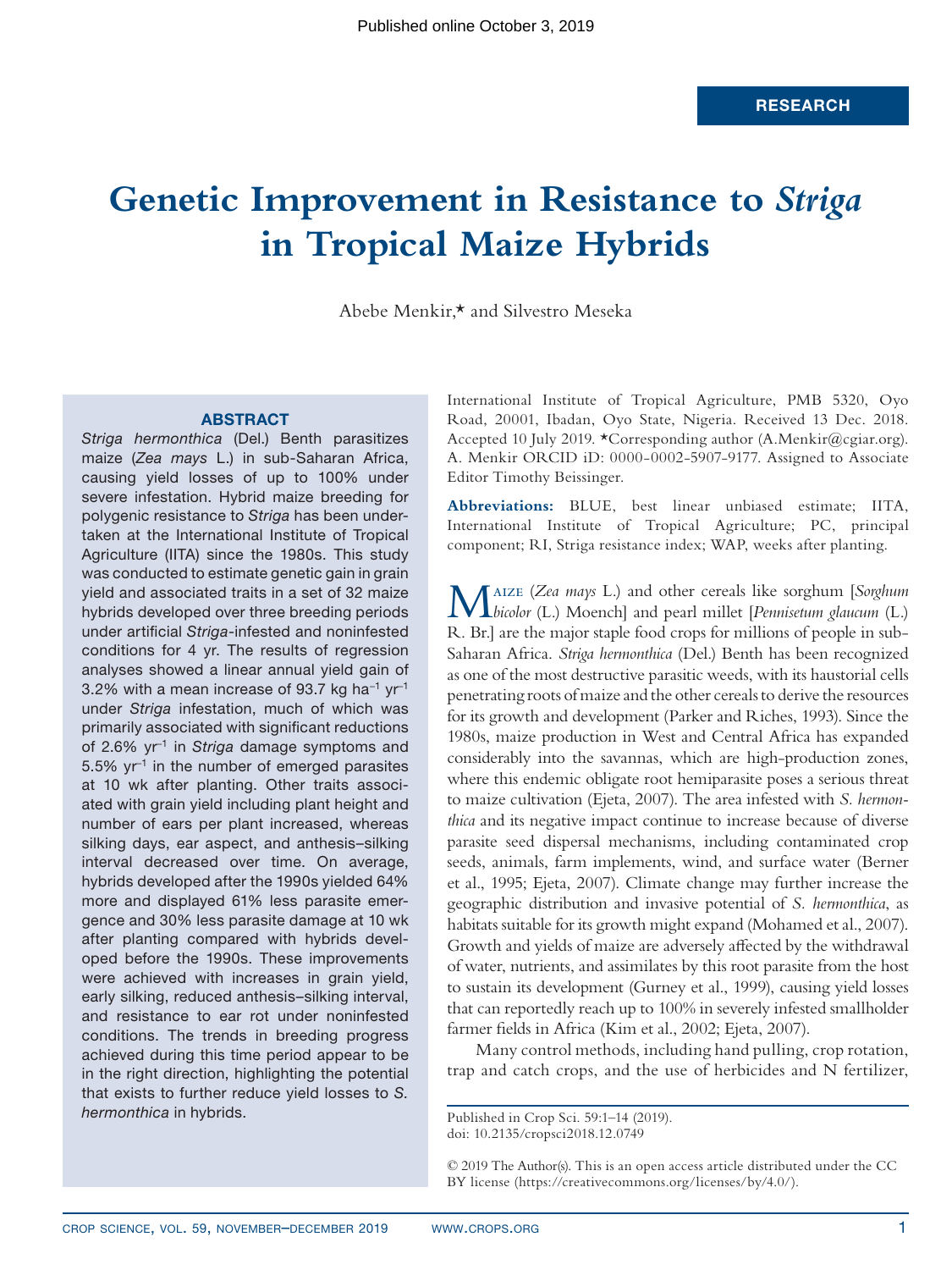have been recommended to minimize the destructive effects of the parasite (Gressel et al., 2004). Nevertheless, limited success has been achieved in controlling *Striga* on smallholder farmers' fields in Africa, primarily because of the parasite's (i) highly specialized life cycle synchronized with host growth, (ii) breeding behavior that maintains enormous genetic variability, (iii) ability to parasitize a broad host range, (iv) seed longevity in the soil, and (v) capacity to inflict most of the damage to the host before emerging aboveground (Ejeta, 2007; Hearne, 2009). An integrated management strategy involving several control methods acting at the different stages of the parasite's life cycle is therefore necessary to achieve effective *Striga* control. Maize cultivars with broad-spectrum resistance can be a critical component of an integrated control strategy to minimize yield losses in farmers' fields (Kim, 1996; Kling et al., 2000; Menkir et al., 2007). Maize breeders at the International Institute of Tropical Agriculture (IITA) have therefore considered breeding for polygenic resistance to *S. hermonthica* as a viable approach to provide durable protection to the crop against diverse parasite populations.

Breeding for resistance to *S. hermonthica* was initiated at IITA with the belief that heritable genetic variation in polygenic resistance against the parasitic could occur at varying frequencies in adapted maize germplasm that had not been subjected to selection against the parasite in the course of its development (Kim, 1996). As the susceptible maize cultivars at that time could suffer up to 100% yield losses under severe *S. hermonthica* infestation, the early breeding effort had specifically emphasized selection for less parasite-induced leaf scorching, better host plant growth, good ear development, and high grain yield (Kim, 1991). Several adapted maize inbred lines and hybrids with temperate and tropical genetic backgrounds were then screened under natural field infestation in Nigeria, which led to the identification and use of *Striga*-tolerant maize inbred lines to develop maize hybrids with moderate to high levels of tolerance to the parasite (Kim, 1991). However, the uneven distribution of *S. hermonthica* seeds in the soil under field conditions hampered rapid genetic advance from selection. A field infestation technique, involving a large number of *Striga* seeds for inoculation, coupled with suboptimal application of N and planting on ridges, was developed to expose maize plants to an optimal parasite density, whereby escapes were prevented and only the most susceptible maize genotypes were affected by *S. hermonthica* (Kim, 1996; Kling et al., 2000). This screening technique enabled maize breeders to make a significant shift in emphasis towards the selection of resistant maize genotypes that supported a reduced number of emerged parasites. In contrast with tolerant cultivars, the development and deployment of *Striga*-resistant cultivars supporting fewer emerged parasites can contribute

to reduced production of *Striga* seeds that attack maize and other crops in subsequent years (Haussmann et al., 2000). Using this approach, excellent sources of polygenic resistance were identified from among late-maturing, elite breeding materials, landraces, and wild relatives of maize and used to create broad-based populations (Kling et al., 2000). These populations were subjected to recurrent selection not only for reduced visible *Striga* damage and increased grain yields but also for reduced number of emerged *Striga* plants using a base index. Screening of lines derived from the improved populations at each inbreeding stage under artificial *S. hermonthica* infestation across locations and seasons led to the development of late-maturing maize inbred lines with consistent expression of resistance to the parasite (Berner et al., 1995; Kim, 1996; Kling et al., 2000; Menkir, 2006).

Since 1983, late-maturing *Striga*-tolerant and *Striga*-resistant hybrids developed across the years were repeatedly evaluated through successive stages, with and without artificial *Striga* infestation across locations and seasons, until promising tolerant or resistant hybrids were identified for dissemination to partners (Kim, 1996; Kling et al., 2000; Menkir et al., 2007). These hybrids encapsulate the history of decades of maize breeding efforts that improved polygenic resistance to *S. hermonthica* and are thus suitable for assessing the progress of the breeding program. Evaluating such genetic gains is extremely important to generate critical information for identifying defensive traits that may require increased attention by breeders in the future, improve selection criteria, design alternative breeding strategies, and guide breeders in the best use of existing resistant germplasm to further enhance polygenic resistance against this noxious parasitic weed.

Studies examining responses to long-term recurrent selection in broad-based populations of maize (Menkir and Kling, 2007; Badu-Apraku et al., 2008) and pearl millet (Kountche et al., 2013) found significant increases in grain yield, coupled with reductions in parasite-induced damage symptoms, and number of emerged parasites. Genetic gain studies involving 50 early (Badu-Apraku et al., 2013) and 56 extra-early (Badu-Apraku et al., 2016) maturity open-pollinated maize cultivars also reported grain yield increases of 41 and 42 kg ha<sup>-1</sup> yr<sup>-1</sup> under artificial *Striga* infestation, respectively. Other studies evaluating temperate maize hybrids developed during different eras concluded that much of the genetic gains in grain yield had resulted from improvements in adaptation to increased inputs and stresses applied by intensive management systems (Tollenaar, 1991; Tollenaar and Wu, 1999; Duvick, 2005). A 30-yr genetic gain study of a wheat improvement program detected an annual yield increase of 0.48% in plots protected with a fungicide and 2.21% in plots that were not treated with fungicides but protected through incorporation of genes that conferred slow leaf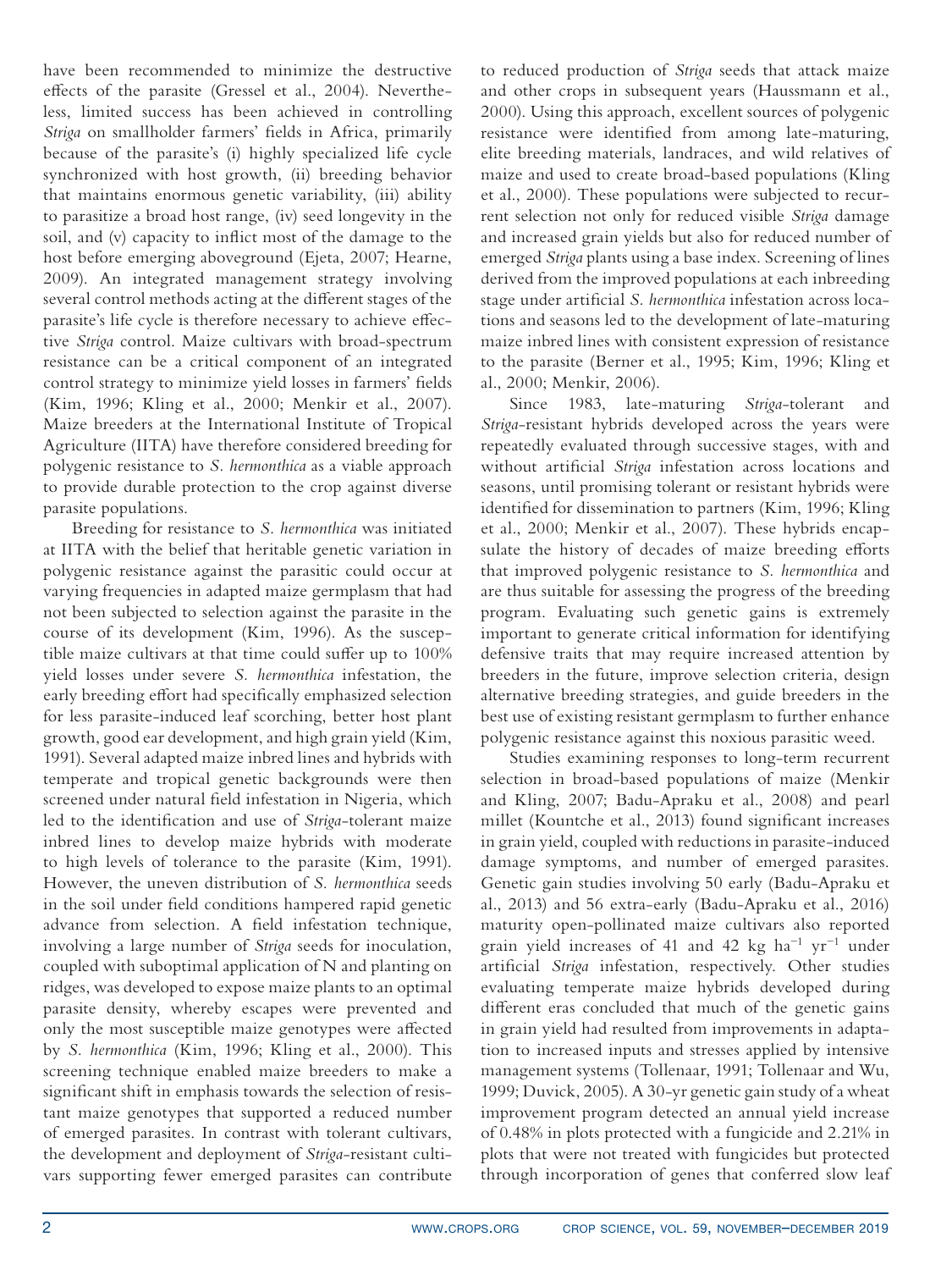rusting resistance (Sayre et al., 1998). To the best of our knowledge, there is no published study that has examined genetic gain for polygenic resistance to *S. hermonthica* in late-maturing tropical maize hybrids developed across several decades. The present study was therefore conducted (i) to examine the genetic improvements in grain yield and other traits of *S. hermonthica*-resistant maize hybrids developed during three breeding periods under artificial *Striga* infested and noninfested conditions, and (ii) to identify the most important traits that contributed to the improvement in productivity with and without parasite pressure.

# MATERIALS AND METHODS

#### Genetic Materials

These hybrids were grouped into three breeding periods (Table 1). Period 1 (1982–1990) includes hybrids H01 to H09 developed from pairs of *Striga*-tolerant maize inbred lines and their improved versions. Period 2 (1991–2000) includes hybrids H10 to H14 that were crosses of *Striga*-resistant maize inbred lines derived from different improved source populations with selected *Striga*-tolerant maize inbred lines. Period 3 (2001–2010) includes hybrids H15 to H30 formed from pairs of *Striga*-resistant maize inbred lines derived from improved source populations. Details on the development of *Striga*-tolerant elite inbred lines and their further improvement for increased tolerance to the parasite are presented by Kim (1991, 1996). Also, the genetic backgrounds of tropical source populations, synthetics,

and a backcross containing *Zea diploperennis* Iltis, Doebley & Guzman as a resistance donor, and their improvement under artificial *Striga* infestation before inbred lines were developed, have been extensively described by Kling et al. (2000).

# Experimental Design and Field Infestation with *Striga hermonthica*

A trial consisting of the 32 hybrids was conducted with and without artificial *S. hermonthica* infestation at Kubwa and Mokwa in Nigeria in 2011, 2012, 2013, and 2014. The testing sites are located 340 km apart and represent different growing conditions. Kubwa is located near Abuja ( $9^{\circ}14'$  N,  $7^{\circ}35'$  E; 445 m asl), has a ferric luvisol Plinthustalf soil containing 81% sand, 12% silt, and 7% clay, has an average annual temperature of 25.7°C, and receives annual rainfall of  $\sim$ 1389 mm. At Kubwa, the growing season starts in May and ends in October. Mokwa is situated in Niger state  $(9°29' N, 5°05' E; 210 m asl)$ , has a Tropeptic Haplustox soil that is fine and kaolinitic in nature, has a mean annual temperature of 27.6°C, and receives 1150 mm of rainfall. The growing season at Mokwa starts at the end of June and ends in October.

At each location, the 32 hybrids were arranged in an eightby-four  $\alpha$ -lattice design, with three replications and planted in a crisscross arrangement (Pearce, 1976). Each hybrid was planted in adjacent infested and noninfested strips, which were located opposite to each other and separated by a 1.5-m alley. Within each strip, a hybrid was planted in a 5-m-long row with an inter-row spacing of 0.75 m and an intra-row spacing

| Table 1. List of Striga-tolerant and -resistant hybrids developed and disseminated to partners from 1982 to 2010. |  |  |  |
|-------------------------------------------------------------------------------------------------------------------|--|--|--|
|                                                                                                                   |  |  |  |

|                 |                                                                   | Year of              |                 |                                                                                                       | Year of       |
|-----------------|-------------------------------------------------------------------|----------------------|-----------------|-------------------------------------------------------------------------------------------------------|---------------|
| <b>Hybrid</b>   | <b>Pedigree</b>                                                   | dissemination Hybrid |                 | Pedigree                                                                                              | dissemination |
| H <sub>01</sub> | TZi3/TZi15                                                        | 1983                 | <b>H17</b>      | ZDiploBC4-472-2-2-1-2-3-B-1-BBB/<br>TZLComp1(TC87)-2-#-4-1-4-B-1-BBB                                  | 2002          |
| H <sub>02</sub> | Oba Super 2 (commercial hybrid)                                   | 1986                 | H <sub>18</sub> | ZdiploBC4-290/POP43SRS5-3-1-1-1-1-1-B*5                                                               | 2003          |
| H <sub>03</sub> | TZi25/TZi18                                                       | 1984                 | H <sub>19</sub> | ZdiploBC4-472/ZdiploBC4-551                                                                           | 2003          |
| H <sub>04</sub> | TZi3STR/TZi12STR                                                  | 1990                 | H <sub>20</sub> | ACR97SYN-Y-S1-38-BB/ZDiploBC4-467-4-1-2-<br>$1 - 1 - B - 1 - B^*5$                                    | 2004          |
| H <sub>05</sub> | TZi35STR/TZi18STR                                                 | 1990                 | H <sub>21</sub> | ACR97SYN-Y-S1-79-B*4/ZDiploBC4-467-4-1-2-<br>$1 - 1 - B - 1 - B^*5$                                   | 2004          |
| H06             | TZi3STR/TZi15STR                                                  | 1990                 | H <sub>22</sub> | Oba Super 7 (Commercial hybrid)                                                                       | 2005          |
| H <sub>07</sub> | TZi3/TZi12                                                        | 1983                 | H <sub>23</sub> | Oba Super 9 (Commercial hybrid)                                                                       | 2005          |
| H08             | TZi18STR/TZi35                                                    | 1990                 | H <sub>24</sub> | ZdiploBC4-472-2-3-4-3-B-3-BB/<br>TZLComplC4S1-37-5-BB                                                 | 2006          |
| H <sub>09</sub> | Oba Super 1 (Commercial hybrid)                                   | 1983                 | H <sub>25</sub> | STRSyn-Y(43-2)-1-1-5-1-BB/ZDiploBC4-467-4-<br>1-2-1-1-B-1-B*6                                         | 2006          |
| H <sub>10</sub> | STRSyn-Y(43-2)-1-1-5-1-B/TZi25                                    | 1999                 | H <sub>26</sub> | ACR97TZL-CCOMP1-Y-S3-33-6-BBB/<br>ACR97SYN-Y-S1-79-B*4/ZDiploBC4-467-4-1-2-<br>$1 - 1 - B - 1 - B^*5$ | 2007          |
| H <sub>11</sub> | STRSyn-Y(43-2)-1-1-5-1-B/MMB90                                    | 1999                 | H <sub>27</sub> | ACR97SYN-Y-S1-79-B*4/ZDiploBC4-467-4-1-2-<br>1-1-B-1-B*5/ACR97TZL-CCOMP1-Y-S3-56-1-BB                 | 2007          |
| H <sub>12</sub> | STRSyn-Y(43-2)-1-1-5-2-B/TZi25                                    | 1999                 | H <sub>28</sub> | ACRSYN-W-S2-173-B*4/TZLComplC4S1-37-<br>$1 - B^*4$                                                    | 2008          |
| H <sub>13</sub> | TZLCOMP1-(TC87)-2-#-5-1-5-BB/TZi3                                 | 2000                 | H <sub>29</sub> | ZDiploBC4-19-4-1-#-3-1-B-1-B*4/<br>TZLComplC4S1-37-5-BBB                                              | 2008          |
| H <sub>14</sub> | ZdiploBC4-472-2-2-1-6-4-BB/TZi12                                  | 2000                 | H <sub>30</sub> | ACRSYN-W-S2-173-B*4/TZLComplC4S1-37-<br>5-BBB                                                         | 2008          |
| H <sub>15</sub> | ZDiploBC4-282-5-2-2-1-B-1-BBB/ZDiploBC4-<br>472-2-2-1-2-3-B-1-BBB | 2002                 | H31             | 9022-13                                                                                               | 1990          |
| H <sub>16</sub> | ZDiploBC4-290-4-2-1-1-B-1-BBB/ZDiploBC4-<br>472-2-2-1-2-3-B-1-BBB | 2002                 | H <sub>32</sub> | 8338-1                                                                                                | 1983          |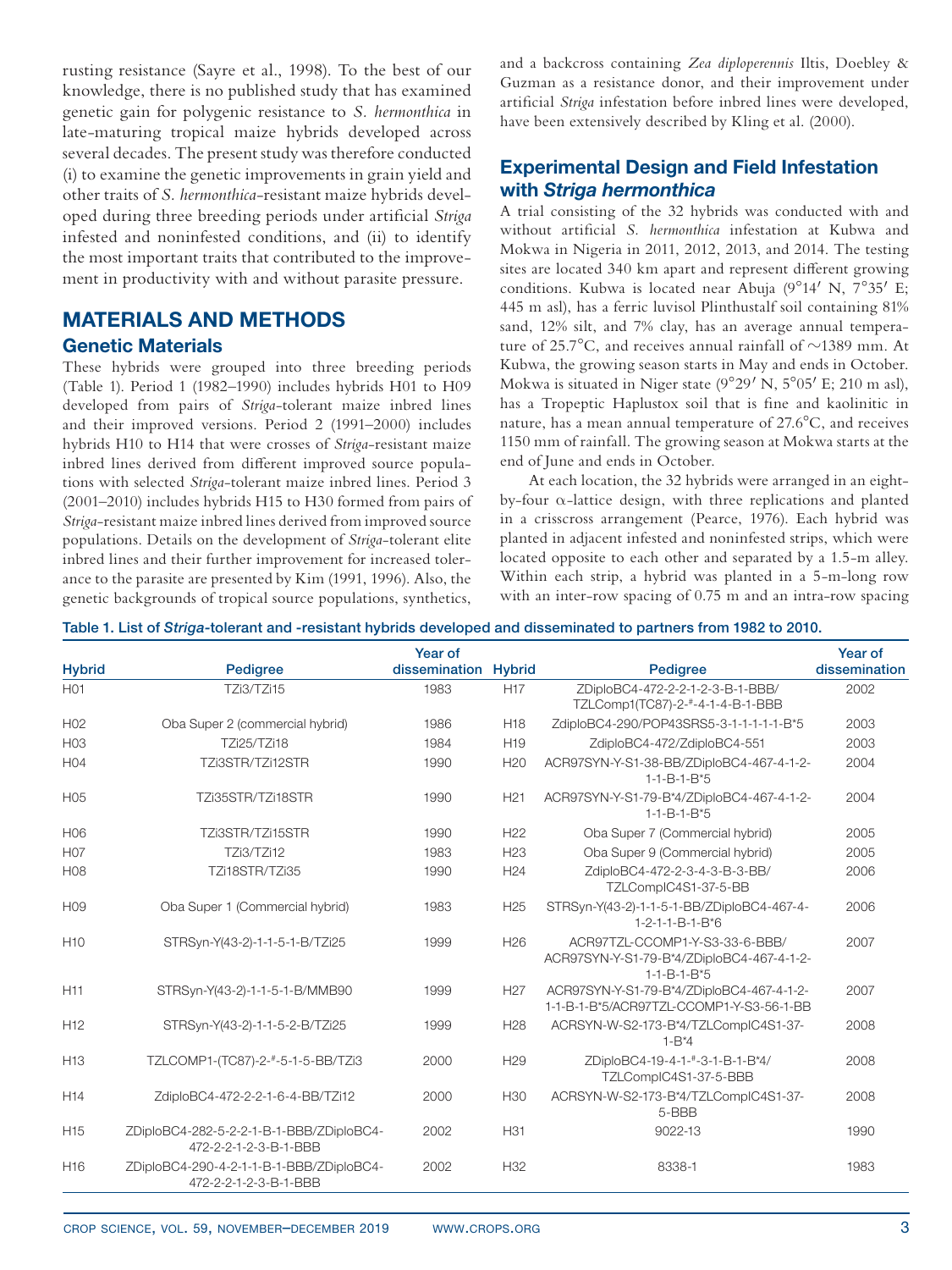of 0.25 m. The infested row of a hybrid was planted directly opposite to the noninfested row to obtain precise estimates of yield loss attributable to *S. hermonthica* damage (Kling et al., 2000). The noninfested rows were treated with ethylene 2 wk before planting to eliminate any potential *S. hermonthica* seeds present in the soil. The *S. hermonthica* seeds used for the trial conducted every year were collected in the previous year from farmers' sorghum fields around Abuja and Mokwa. *Striga hermonthica* infestation was performed by injecting 8.5 g of sand mixed with *S. hermonthica* seed inoculum into holes of about 6-cm depth and 10-cm width. The estimated number of germinable seeds per hill was 3000. Two maize seeds were placed into the holes infested with sand-mixed *S. hermonthica* seeds and covered with soil. One plant was manually removed from each hill 2 wk after planting to attain a population density of 53,333 plants ha−1. Nitrogen was applied at the rate of 30 kg ha−1 at planting and an additional 30 kg N ha−1 was applied 4 wk later. Additionally, 60 kg ha<sup>-1</sup> each of  $P_2O_5$  and  $K_2O$ were applied at planting. Weeds other than *S. hermonthica* were manually removed throughout the cropping season.

#### Trait Measurements

Data recorded in each plot under both *Striga*-infested and noninfested conditions included plant stand, anthesis and silking days, anthesis–silking interval, plant height, ear aspect, and grain yield. Plant stand was counted as the total number of plants per plot obtained immediately after thinning. Days to anthesis and silking were recorded as the number of days from planting to when 50% of the plants in a plot had anthers shedding pollen and showing emerged silks, respectively. Anthesis–silking interval was calculated as the interval in days between dates of silking and anthesis. Plant height was measured in centimeters as the distance from the base of the plant to the height of the first tassel branch. Ear aspect was scored on a scale of 1 to 9, where  $1 =$  clean, uniform, and large ears, and  $9 =$  rotten, variable, and small ears. All ears harvested from each plot were shelled to determine percent moisture, which was used to determine grain yield adjusted to 15% moisture under both infested and noninfested conditions. Host plant damage symptoms were visually rated in each infested row at 8 and 10 wk after planting (WAP) using a scale of 1 to 9, where  $1 =$  no visible host plant damage symptom, and  $9 =$  all leaves completely scorched, resulting in premature death (Kim, 1994). Also, the emerged *S. hermonthica* plants were counted in each infested row at 8 and 10 WAP and were divided by the corresponding plant stand to obtain the number of emerged parasites per plant in each row. The total number of plants and ears were determined in each *Striga*-infested plot at the time of harvest and used to calculate the number of ears per plant. Ear height was measured in centimeters in the noninfested row as the distance from the base of the plant to the height of the node bearing the upper ear. Husk cover was rated on a scale from 1 to 5 under noninfested conditions, where 1 = husks tightly arranged and extended beyond the ear tip, and  $5 =$  ear tips exposed. Plant aspect was rated on a scale of 1 to 9 in noninfested plots, where  $1 = \text{excel}$ lent plant type with large and similar ears, low ear placement, shorter plants, resistance to foliar diseases, and little stalk and root lodging, and 9 = plants with small and variable ears, high ear placement, tall plants, susceptibility to foliar diseases, and

stalk and root lodging. Also, ear rot was rated on a scale of 1 to 5, where  $1 =$  little or no visible rotting of the ears, and  $5 =$ extensive visible rotting of the ears.

#### Statistical Analysis

Analyses of variance combined across eight year–location combinations, which are hereafter referred to as environments, were conducted for all traits measured under infested and noninfested conditions based on mixed-model analysis with the restricted maximum likelihood procedure of SAS (Vargas et al., 2013). Separate analyses were conducted for traits measured under infested and noninfested conditions because *Striga* damage, *Striga* emergence, and number of ears per plant were measured only in the *Striga*-infested block, whereas husk cover, plant aspect, and ear aspect were measured only in the noninfested block. In these analyses, environments, replication (environments), and block (replication  $\times$  environments) were considered random effects, whereas developing periods and hybrids (period) were regarded as fixed effects. The mixed model analysis generated best linear unbiased estimates (BLUEs) for hybrids, LSD, and repeatability estimates (Vargas et al., 2013). All pairwise differences between means of the three periods were tested using LSMEANS/PDIFF option in SAS (SAS Institute, 2010).

A nonparametric statistic, which is insensitive to outliers and robust in providing protection against violations of assumptions associated with the distribution of variables recorded in multienvironment trials was used to assess consistency of the three major *Striga* resistance-related traits of hybrids across the eight environments (Madden et al., 2007). In each environment, BLUEs for grain yield of the hybrids and the checks were ranked using PROC RANK in SAS (SAS Institute, 2010). Kendall's coefficient of concordance (*W*) was calculated to assess the similarity of rank order of the 32 hybrids across eight environments, each under infested and noninfested conditions. A *Striga* resistance index (RI) was calculated using the formula described by Johnson (1975) as:  $RI = (hybrid mean grain yield$ under *Striga* infestation/mean yield under noninfested condition)  $\times$  100. A linear regression coefficient (*b*) was used as an estimate of genetic gain over a period of 26 yr, with year of hybrid development and dissemination to partners being an independent variable and hybrid mean for each trait being a dependent variable. Percent gain per cycle was obtained by dividing the linear regression coefficient by the intercept multiplied by 100.

The combinations of traits that contributed significantly to yield gains and RI of hybrids developed in different periods were identified using separate principal component analysis for infested and noninfested conditions based on the correlation matrix of all traits, excluding yield. Correlation coefficients between the original traits and their corresponding principal component axis scores were calculated to identify important traits in each particular axis. The relationship of principal component axis score with year of hybrid development and dissemination to partners was calculated for both *Striga-*infested and noninfested conditions using PROC CORR in SAS (SAS Institute, 2010). Correlation analyses of mean grain yields recorded under infested and noninfested conditions with the corresponding first two principal component (PC1 and PC2)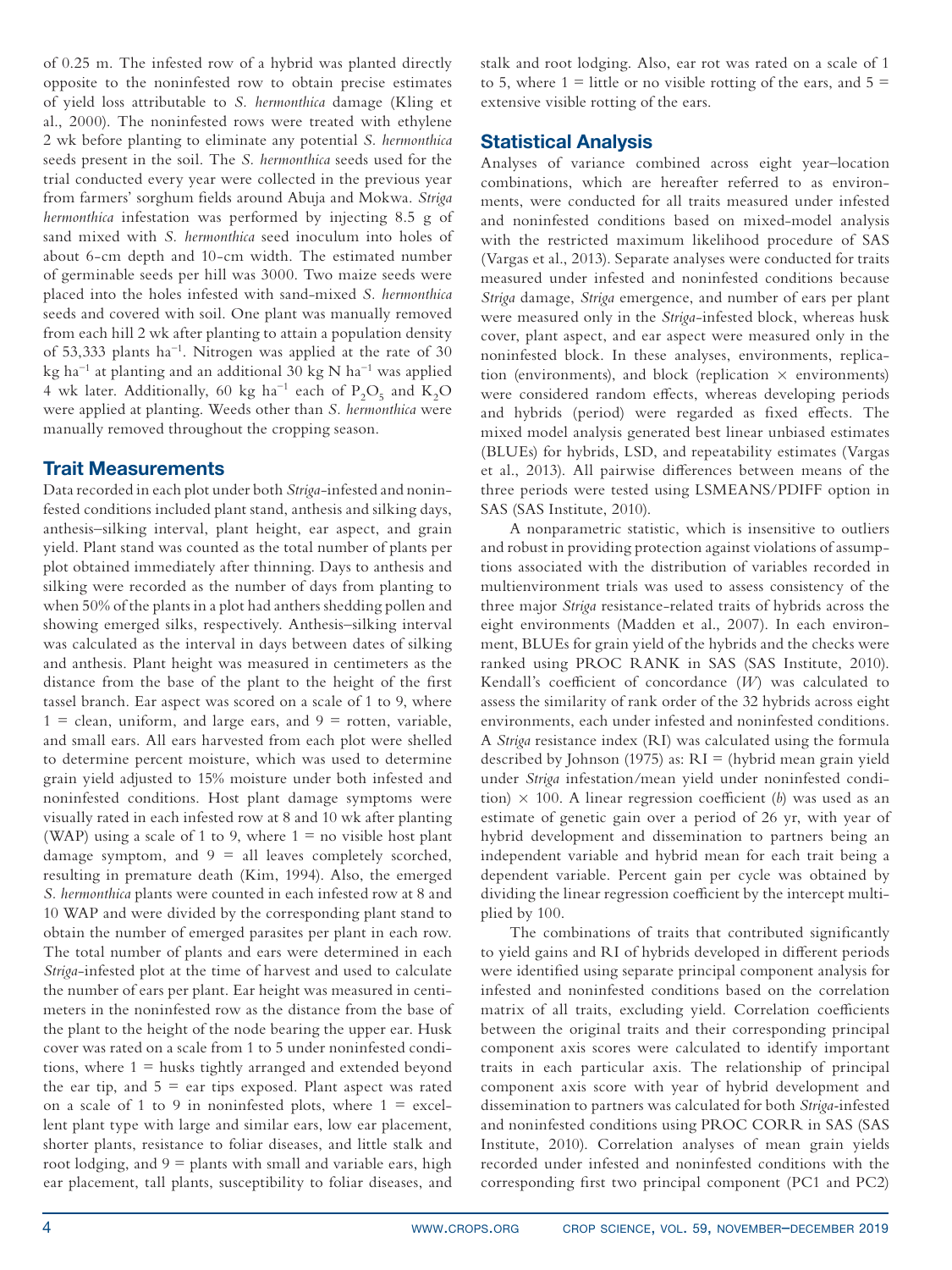axes scores were conducted to examine the relationships of multiple traits with host productivity. Also, the correlations of RI with PC1 and PC2 axes scores were computed to assess whether resistance in hybrids was related to multiple traits recorded under the two growing conditions.

# RESULTS

# Genetic Improvement under *Striga* Infestation

On average, yield reduction resulting from *Striga* damage was 77% for the susceptible (8338-1) and 26% for the tolerant (9022-13) benchmark hybrids. In the combined ANOVA for the infested condition, environment had significantly affected all measured traits, except grain yield and anthesis–silking interval (Table 2). The breeding periods, hybrids (breeding periods), and their interactions with environments had significant effects on most or all traits recorded under infestation (Table 2). Further assess ment of the *W* of hybrid ranks across environments were significant ( *P* < 0.001) for each of the three major *Striga* resistance-related traits, including grain yield under infes tation ( $W = 0.64$ ), *Striga* damage rating at 8 ( $W = 0.80$ ) and 10 WAP ( $W = 0.79$ ), and the number of emerged *Striga* per plant at 8 ( *W* = 0.78) and 10 WAP ( *W* = 0.80). Furthermore, repeatability estimates for these three and other traits recorded under infestation were high, varying from 0.69 to 0.94 (Table 2).

We determined progress in *Striga* resistance and other traits by comparing the performance of the hybrids developed in different breeding periods relative to the performance of the susceptible (8338-1) and tolerant (9022-13) benchmark hybrids. Even though the mean grain yield of 8338-1 did not differ significantly from that of 9022-13 under noninfested conditions, 9022-13 produced 268% more grain yield than 8338-1 under *Striga* infestation (Tables 3 and 4). The hybrids in Period 1 yielded significantly more, showed fewer *Striga* damage symptoms, and supported as many emerged *Striga* per plant as 8338-1 at both 8 and 10 WAP (Table 3). Six of the nine hybrids in Period 1 were found to be as high yielding as the tolerant benchmark hybrid 9022-13 (Supplemental Table S1). On the other hand, all hybrids in Period 2 and Period 3 yielded significantly better and showed signifi cantly lower *Striga* damage symptoms at both 8 and 10 WAP than 8338-1 (Table 3, Supplemental Table S1). Also, four of the five hybrids in Period 2 and all hybrids in Period 3 supported significantly fewer emerged *Striga* per plant than 8338-1 at both 8 and 10 WAP. Furthermore, a hybrid in Period 2 and nine hybrids in Period 3 yielded significantly better than 9022-13, whereas the rest of the hybrids in the two periods had yield potential comparable with that of 9022-13 (Supplemental Table S1). Although eight of the nine hybrids in Period 1 produced 14 to 40% lower mean grain yields compared with 9022-13, most of the hybrids in Period 2 and Period 3 had yield

|                               |        |                     |                         |                   |                 |           | Striga damage rating |            | Emerged Striga per plant |               |                   | Anthesis-           |
|-------------------------------|--------|---------------------|-------------------------|-------------------|-----------------|-----------|----------------------|------------|--------------------------|---------------|-------------------|---------------------|
| Source                        | ㅎ      | <b>Grain vield</b>  | Anthesis<br>days        | Silking<br>days   | height<br>Plant | 8 wk      | 10 wk                | 8 wk       | 10 wk                    | aspect<br>Ear | per plant<br>Ears | interval<br>silking |
|                               |        | kg ha <sup>-1</sup> | C                       | $\downarrow$      | m               |           |                      | уĶ         |                          | $+6 - 1$      | ë.                |                     |
| Environment (ENV)             |        | 19,184,121          | $2,008***$              | $1,948***$        | 22,993****      | $32.0**$  | $51.5***$            | $75.8***$  | $114.9***$               | $60.3***$     | $0.36*$           |                     |
| Replication (ENV)             |        | 4,184,262***        | $20***$                 | 23***             | $1,064**$       | $2.1***$  | $5.0***$             | $7.4***$   | $10.8***$                | $0.8^{**}$    | 0.04              | $\frac{11}{2}$      |
| Block (ENV x replication) 120 |        | 1,062,628***        | $4***$                  | 5****             | $316***$        | $0.5***$  | $1.2***$             | $1.1***$   | $1.8***$                 | $0.3***$      | $0.03*$           | $0.8***$            |
| Period                        |        | 153,878,907****     | $\stackrel{*}{\approx}$ | 73**              | $9,619***$      | $28.1***$ | 297.3****            | $120.5***$ | $177.5***$               | 45.9****      | $2.37***$         | $20.3**$            |
| $ENV \times period$           |        | 7,123,702****       |                         | $1 + \frac{1}{1}$ | 278             | $4.0***$  | $4.4***$             | $7.6***$   | $10.5***$                | $1.7***$      | $0.07***$         | $2.6***$            |
| Hybrid (period)               | Q<br>2 | 5,206,959****       | $10***$                 | $12***$           | 929****         | $5.7***$  | $7.7***$             | $3.1***$   | $4.1***$                 | $1.5***$      | $0.16***$         | $1.5**$             |
| ENV x hybrid (Period)         | 200    | 1,349,790****       | $2.7***$                | $4***$            | $169*$          | $0.7***$  | $1.5***$             | $1.2***$   | $1.6***$                 | $0.4***$      | $0.03***$         | $0.8***$            |
| Repeatability                 |        | 0.90                | 0.80                    | 0.79              | 0.90            | 0.94      | 0.94                 | 0.87       | 0.89                     | 0.90          | 0.90              | 0.69                |

\*, \*\*, \*\*\*, \*\*\*\* Significant at the 0.05, 0.01, 0.001, and 0.0001 probability levels, respectively.

† Ear aspect (1–9): 1 = clean, uniform, large, and well-filled ears, and 9 = rotten, variable, and small ears.

Ear aspect (1-9): 1 = clean, uniform, large, and well-filled ears, and 9 = rotten, variable, and small ears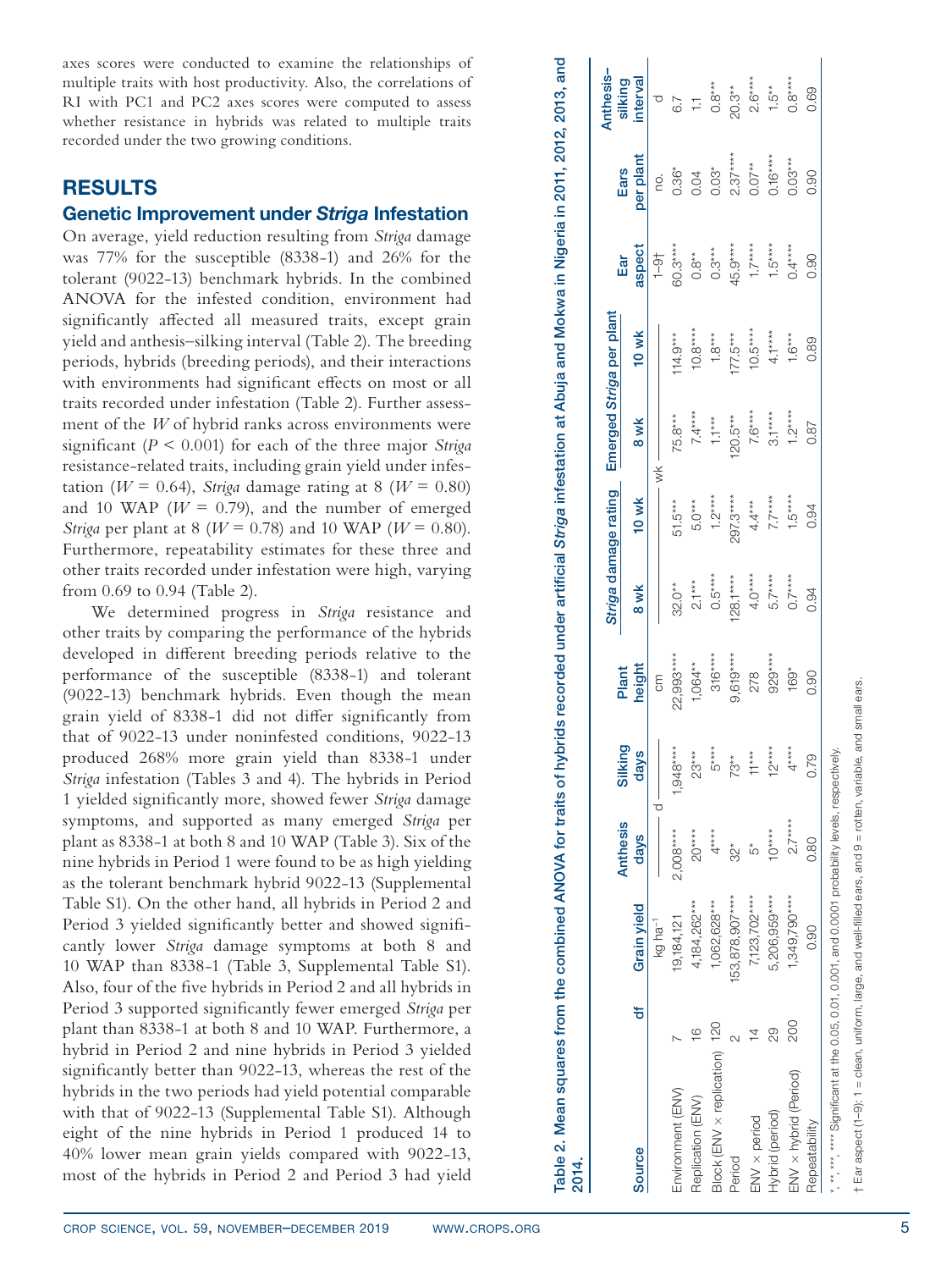advantages of 9 to 71% over 9022-13 (Supplemental Table S1). The RI was 23% for the susceptible benchmark hybrid and 74% for the tolerant benchmark hybrid (Table 3). The RI values of the hybrids developed and disseminated to partners varied from 40 to 64% in Period 1, from 67 to 84% in Period 2, and from 71 to 98% in Period 3.

All pairwise differences in grain yield between developing periods were significant (*P* < 0.01), demonstrating consistent increases in host plant productivity over a 26-yr period (analysis not sown). On average, the hybrids included in Period 2 and Period 3 produced 818 and 1555 kg ha−1 more grain, respectively, than those in Period 1 (Table 3). These improvements in grain yield over time were accompanied by a <15% increase in plant height and number of ears per plant, but a reduction of 33% in anthesis–silking interval, 17 to 33% lower *Striga* damage rating at 8 and 10 WAP, and a 48 to 71% decrease

in emerged *Striga* per plant at 8 and 10 WAP (Table 3). The observed changes from Period 1 to Period 2 and from Period 1 to Period 3 in anthesis and silking days, as well as in ear aspect score, were very small. Changes in the average annual rate of genetic gain were further assessed by linear regression analysis of hybrid means on years of hybrid development and dissemination to partners, which were found to be significant and positive for grain yield, plant height, and ears per plant but were significant and negative for almost all other traits (Table 4).

The average genetic gain was 93.7 kg ha<sup>-1</sup> yr<sup>-1</sup> for grain yield, representing a relative genetic gain of 3.2% yr−1. The annual gain was <1.50% for plant height and ears per plant. In contrast, the linear changes in silking days, *Striga* damage rating, emerged *Striga* per plant, ear aspect, and anthesis–silking interval were significant and negative, varying from less than −1% yr−1 for silking days

Table 3. Minimum, maximum, and mean values for grain yield and other traits of hybrids representing three breeding periods recorded under artificial *Striga* infestation at Abuja and Mokwa in Nigeria in 2011, 2012, 2013, and 2014.

|                                     |                | Period 1 (1982-1990) |             |      | Period 2 (1991-2000) |             |      | Period 3 (2001-2010) |             |      | <b>Mean</b>                 | <b>LSD</b> |
|-------------------------------------|----------------|----------------------|-------------|------|----------------------|-------------|------|----------------------|-------------|------|-----------------------------|------------|
| <b>Trait</b>                        | Min.           | Max.                 | <b>Mean</b> | Min. | Max.                 | <b>Mean</b> | Min. | Max.                 | <b>Mean</b> |      | <b>Tolerant Susceptible</b> | (0.05)     |
| Grain yield (kg ha <sup>-1</sup> )  | 1567           | 2881                 | 2103        | 2308 | 3494                 | 2921        | 2848 | 4467                 | 3658        | 2617 | 712                         | 818        |
| Resistance index                    | 40             | 64                   | 54          | 67   | 84                   | 77          | 71   | 98                   | 86          | 74   | 23                          |            |
| Anthesis (d)                        | 59             | 62                   | 60          | 60   | 62                   | 61          | 58   | 61                   | 60          | 61   | 60                          | 1.0        |
| Silking (d)                         | 62             | 64                   | 63          | 62   | 64                   | 63          | 61   | 64                   | 62          | 64   | 64                          | 1.2        |
| Plant height (cm)                   | 148            | 160                  | 155         | 160  | 185                  | 168         | 150  | 174                  | 165         | 149  | 150                         | 8          |
| Striga damage rating at 8 WAP+      | 4              | 5                    | 4           | 3    | 4                    | 3           | 3    | 3                    | 3           | 4    | 6                           | 0.6        |
| Striga damage rating at 10 WAP+     | 5              |                      | 6           | 4    | 6                    | 5           | 3    | 5                    | 4           | 6    | 8                           | 0.8        |
| Emerged Striga per plant at 8 WAP‡  | 1.3            | 3.2                  | 2.1         | 0.7  | 1.5                  | 1.0         | 0.2  | 1.1                  | 0.6         | 2.0  | 2.3                         | 0.8        |
| Emerged Striga per plant at 10 WAP‡ | 1.8            | 3.9                  | 2.7         | 0.9  | 2.2                  | 1.4         | 0.4  | 1.7                  | 0.9         | 2.9  | 2.8                         | 0.9        |
| Ear aspect§                         | 3              | 4                    | 3           | 3    | 3                    | 3           | 2    | 3                    | 3           | 3    | 4                           | 0.4        |
| Ears per plant (no.)                | 0.7            | 0.9                  | 0.8         | 0.8  | 1.0                  | 0.9         | 0.9  | 1.0                  | 0.9         | 0.8  | 0.4                         | 0.1        |
| Anthesis-silking interval (d)       | $\overline{2}$ | 4                    | 3           | 2    | 3                    | 2           | 2    | 3                    | 2           | 3    | 3                           | 0.6        |

† *Striga* damage rating (1–9): 1 = no damage symptoms, and 9 = severe damage symptoms due to *Striga*. WAP, weeks after planting

‡ Number of emerged *Striga* seedlings counted in 3.75 m−1.

§ Ear aspect (1–9): 1 = clean, uniform, large, and well-filled ears, and 9 = rotten, variable, and small ears.

#### Table 4. Observed genetic gains for grain yield and other traits of hybrids representing three breeding and dissemination periods recorded under artificial *Striga* infestation at Abuja and Mokwa in Nigeria in 2011, 2012, 2013, and 2014.

|                                     |               |          |       | Regression     |               |
|-------------------------------------|---------------|----------|-------|----------------|---------------|
| Trait                               | Gain per year | P value  | $R^2$ | intercept      | Gain per year |
|                                     |               |          |       |                | $\%$          |
| Grain yield (kg ha <sup>-1</sup> )  | 93.69         | < 0.0001 | 0.77  | 2958           | 3.17          |
| Anthesis (d)                        | $-0.02$       | 0.2203   | 0.05  | 60             | $-0.03$       |
| Silking (d)                         | $-0.05$       | 0.0264   | 0.15  | 63             | $-0.08$       |
| Plant height (cm)                   | 0.65          | 0.0004   | 0.34  | 162            | 0.40          |
| Striga damage rating at 8 WAP+      | $-0.08$       | < 0.0001 | 0.71  | $\overline{4}$ | $-2.00$       |
| Striga damage rating at 10 WAP+     | $-0.13$       | < 0.0001 | 0.72  | 5              | $-2.60$       |
| Emerged Striga per plant at 8 WAP‡  | $-0.08$       | < 0.0001 | 0.72  | 1.19           | $-6.72$       |
| Emerged Striga per plant at 10 WAP‡ | $-0.09$       | < 0.0001 | 0.68  | 1.64           | $-5.49$       |
| Ear aspect§                         | $-0.05$       | < 0.0001 | 0.76  | 3              | $-1.67$       |
| Ears per plant (no.)                | 0.01          | < 0.0001 | 0.55  | 0.9            | 1.11          |
| Anthesis--silking interval (d)      | $-0.03$       | < 0.0001 | 0.49  | 3              | $-1.00$       |

† *Striga* damage rating (1–9): 1 = no damage symptoms, and 9 = severe damage symptoms due to *Striga*. WAP, weeks after planting.

‡ Number of emerged *Striga* seedlings counted in 3.75 m−1.

§ Ear aspect (1-9): 1 = clean, uniform, large, and well-filled ears, and 9 = rotten, variable, and small ears.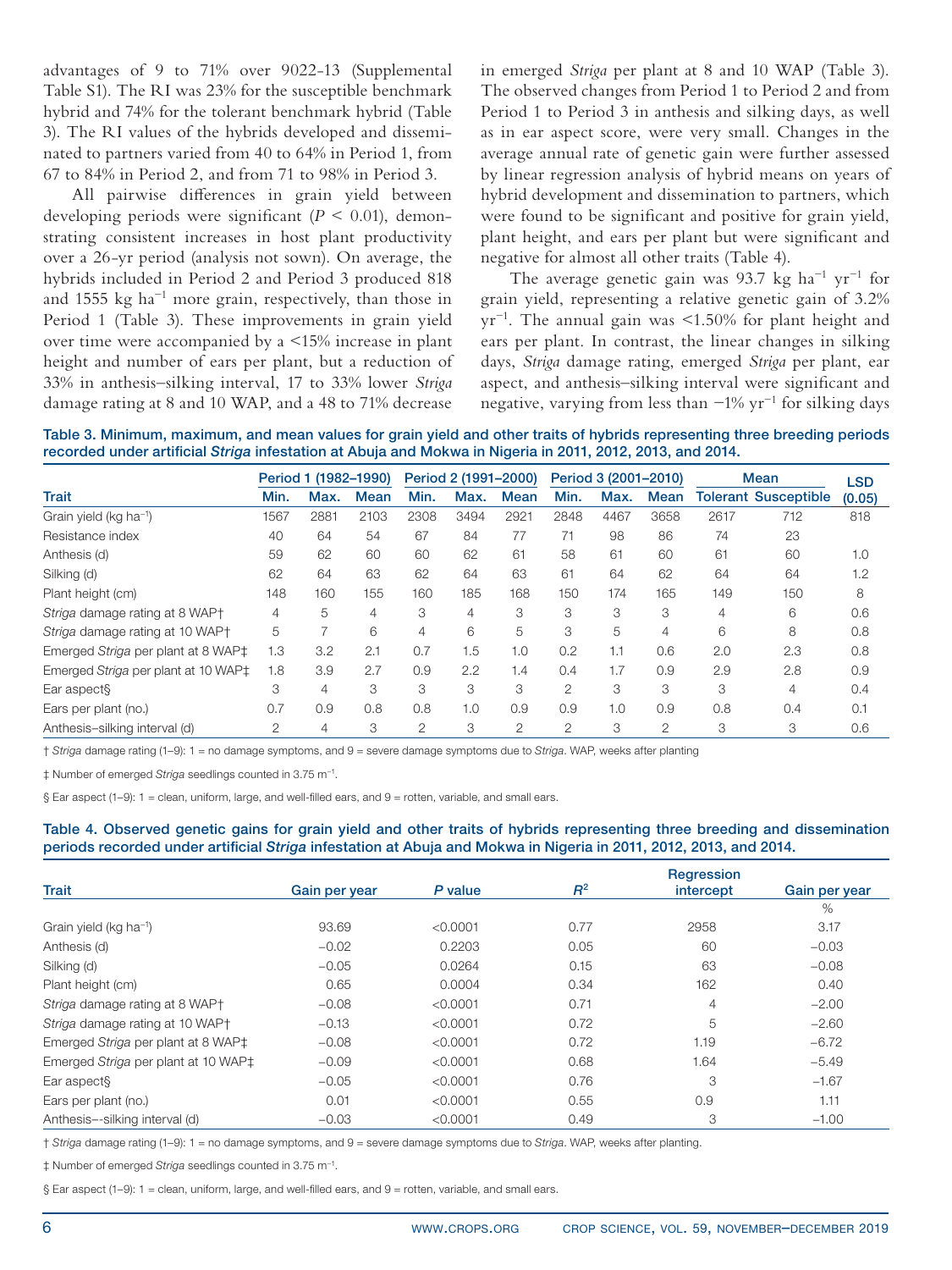to −6.72% yr−1 for emerged *Striga* per plant at 8 WAP (Table 4). The coefficient of determination  $(R^2)$  for grain yield, *Striga* damage rating, and emerged *Striga* per plant and ear aspect varied from 68 to 77%, indicating that a large proportion of the variation for these important *Striga* resistance-related parameters in maize was associated with the variation in years of hybrid development and dissemination to partners (Table 4). The variation in other traits represented 15 to 55% of the variance in years of hybrid development and dissemination to partners.

# Genetic Improvement under Noninfested Conditions

In the combined ANOVA (Table 5), environment had a significant effect on all measured traits, except on anthesis–silking interval. The mean squares for breeding periods, hybrids (breeding period), and their interactions with environment were significant for most or all traits recorded under noninfested conditions. The variances for the interactions of developing period or hybrid (breeding period) with environment were always considerably smaller than those of the corresponding developing period and hybrid (breeding period) main effects for most or all traits (Table 5). The repeatability estimates were also high for all traits, except for anthesis–silking interval, suggesting that genotypic effects were strong on traits recorded under noninfested conditions.

The susceptible (8338-1) and tolerant (9022-13) benchmark hybrids did not differ significantly from each other in grain yield under noninfested conditions (Table 6), demonstrating that the observed difference between these hybrids under *Striga* infestation was not associated with differences in their yield potential. Two hybrids in Period 1, one hybrid in Period 2, and nine hybrids in Period 3 produced significantly higher grain yields than 9022-13, with the remaining hybrids in all three periods having similar yield potential to 9022-13 (Table 5). Yield advantages of four hybrids in Period 1, one hybrid in Period 2, and 12 hybrids in Period 3 over 9022-13 varied from 10 to 43% (Supplemental Table S2). Although the average grain yield of the hybrids in Period 3 was higher than those in Period 1 and Period 2, all pairwise differences between developing periods were not significant for this trait, nor for ear height, husk cover, and ear rot (Table 6). On average, the hybrids in Period 3 differed significantly from those in Period 1, Period 2, or both for other traits. The rate of genetic gain over time was significant and positive for grain yield but was significant and negative for silking days, plant aspect, ear aspect, anthesis–silking interval, and ear rot score (Table 7). The average yield gain per year was 29.3 kg ha−1, representing a relative genetic gain of <1% yr−1. Also, the significant average annual gain for other traits was  $\leq 1\%$ . The  $R^2$  values showed that grain yield and associated traits of hybrids accounted for 13 to

|                                 |     |                     |            |                    |                  |             |                  |                 |                                                    | Anthesis-      |                |
|---------------------------------|-----|---------------------|------------|--------------------|------------------|-------------|------------------|-----------------|----------------------------------------------------|----------------|----------------|
|                                 |     |                     | Anthesis   | Silking            | Plant            | Ear         | Husk             | Plant           | Ear                                                | silking        | Ear rot        |
| Source                          | ₹   | <b>Grain yield</b>  | days       | days               | height           | height      | cover            | aspect          | aspect                                             | interval       | score          |
|                                 |     | kg ha <sup>-1</sup> |            | $\frac{1}{\sigma}$ | m<br>S           |             | $1 - 5 +$        | $+9+$           | $1 - 98$                                           | ℧              |                |
| Environment (ENV)               |     | 40,985,918**        | $2,284***$ | 368****            | 24,878****       | $13,224***$ | $7.8***$         | $11.5***$       | $41.6***$<br>0.9***                                | $\frac{2}{8}$  | $1 - 5$        |
| Replication (ENV)               |     | 5,261,695**         | $18***$    | $15***$            | 1,030**          | 556*        | 0.5              | $1.1***$        |                                                    | $1.4**$        | $0.5*$         |
| Block (ENV x replication)       | 120 | $1,561,517***$      | $A***$     |                    | $309***$         | $199***$    | $0.5***$         | $0.2$<br>11.0** | $\begin{array}{c}\n0.2 \\ 0.5 \\ 0.0\n\end{array}$ | $\overline{O}$ | 0.2            |
| Period                          |     | 18,043,193*         | 57**       | $4***$<br>38*      | $2,668***$       | $275*$      | 0.7              |                 |                                                    | 5.1            | $\frac{10}{1}$ |
| $E$ NV $\times$ period          |     | 3,439,739*          | $\alpha^*$ | ιĥ                 | $\overline{117}$ | 84          | $0.\overline{3}$ | $0.6**$         |                                                    | $2.3***$       | $0.5*$         |
| Hybrid (period)                 | 29  | 4,773,963****       | $11***$    | $\Theta^{***}$     | 746*****         | 630****     | $1.4***$         | $1.0***$        | $1.0***$                                           | $\frac{8}{2}$  | $0.6***$       |
| $E$ NV $\times$ hybrid (period) | 200 | $1,675,192***$      | $3***$     | $2***$             | $187***$         | 121         | $0.5***$         | 0.2             | $0.3***$                                           | $0.6***$       | $0.3***$       |
| Repeatability                   |     | 0.72                | 0.82       | 0.81               | 0.84             | 0.85        | 0.75             | 0.86            | 0.75                                               | 0.42           | 0.65           |

t Husk cover (1-5): 1 = husks tightly arranged and extended beyond the ear tip, and 5 = ear tips exposed. † Husk cover (1–5): 1 = husks tightly arranged and extended beyond the ear tip, and 5 = ear tips exposed.

t Plant type with large and similar ears, low ear placement, shorter plants, resistance to foliar diseases, and will estalk and root lodging, and 9 = plants with small and variable ears, high ear placement, ‡ Plant aspect (1–9): 1 = excellent plant type with large and similar ears, low ear placement, shorter plants, resistance to foliar diseases, and little stalk and root lodging, and 9 = plants with small and variable ears, tall plants, susceptibility to foliar diseases, and stalk and root lodging.

§ Ear aspect (1-9): 1 = clean, uniform, large, and well-filled ears, and 9 = rotten, variable, and small ears. § Ear aspect (1–9): 1 = clean, uniform, large, and well-filled ears, and 9 = rotten, variable, and small ears.

Ear rot (1-5): 1 = little or no visible rotting of the ears, and  $5$  = extensive visible rotting of the ears. ¶ Ear rot (1–5): 1 = little or no visible rotting of the ears, and 5 = extensive visible rotting of the ears.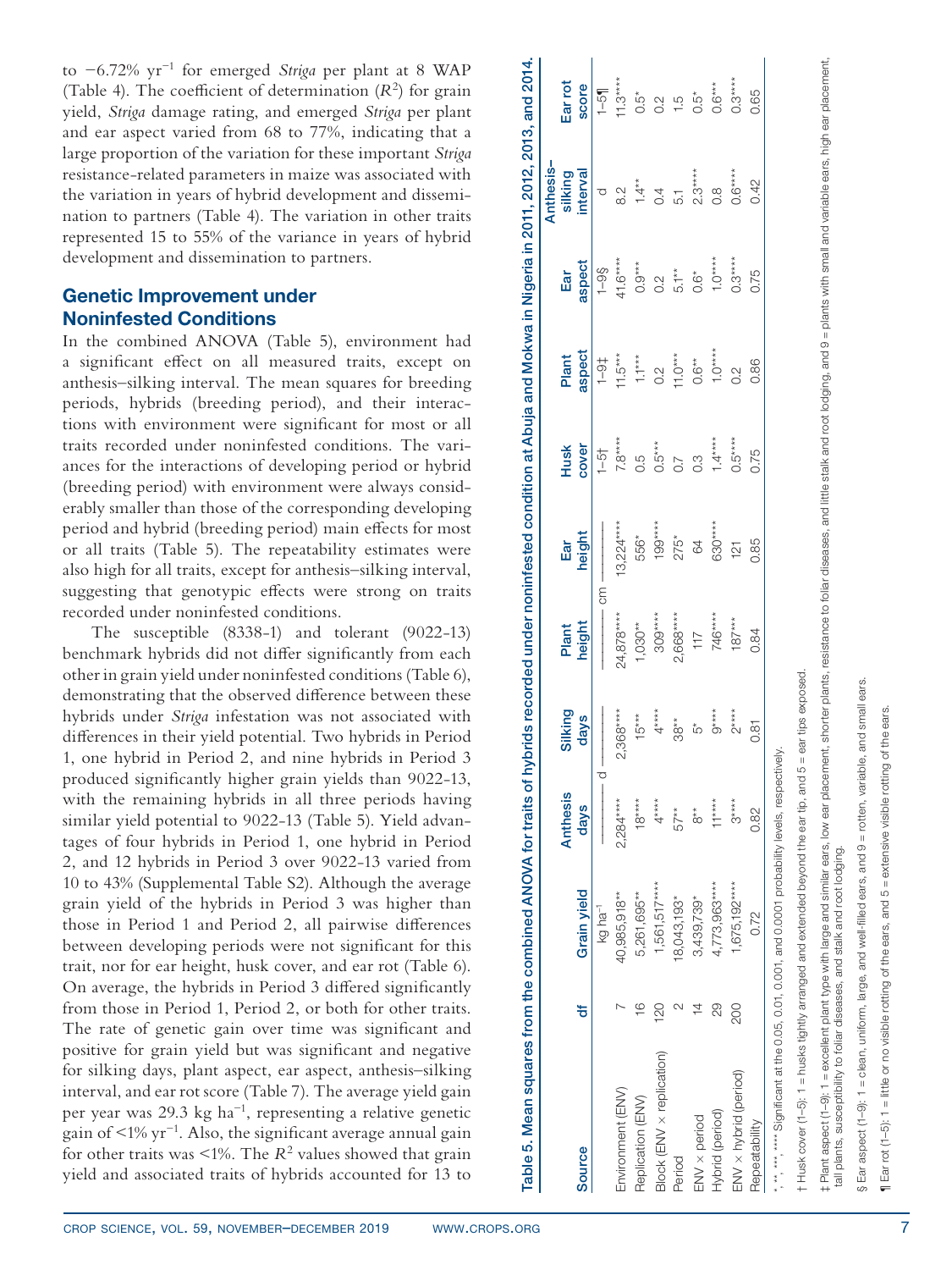49% of the total variation in years of hybrid development and dissemination to partners.

# Changes in Multiple Traits Associated with Improvement in Grain Yield

Among the traits recorded under *Striga* infestation, silking days, plant height, *Striga* damage rating at 8 and 10 WAP, emerged *Striga* per plant at 8 and 10 WAP, ear aspect, ears per plant, and anthesis–silking interval had significant (*P* < 0.01–0.0001) and linear associations with grain yield of the hybrids developed over the 26-yr period. These traits represented 23 to 87% of the total variation in yield gain over time. As multiple traits could be biologically correlated due to pleiotropy or linkage, further examination of their combined effects on genetic gains in grain yields was performed using principal component analysis. Both PC1 and PC2 explained 82% of the total variation in multiple

traits recorded under *Striga* infestation. The first PC alone accounted for 66% of the total variation, and its large scores were characterized by a significant delay in silking, high *Striga* damage symptom rating, more emerged *Striga* per plant, poor ear aspect scores, longer anthesis–silking interval, and fewer ears per plant (Table 8). The second PC represented 16% of the total variation in multiple traits, and its scores were mainly associated with increases in anthesis and silking days. The correlation of axis scores with year of hybrid development and dissemination to partners was significant and negative for PC1, but not for PC2 (Table 8). Regression analysis of the PC1 axis scores on hybrid mean grain yields accounted for 82% of the total variation in multiple traits measured under *Striga* infestation (Fig. 1). This analysis showed that for every unit increase in PC1 axis score, grain yield decreased by 310 kg ha−1. The relationships of the reaction patterns of

Table 6. Minimum, maximum, and mean values for grain yield and other traits of hybrids representing three breeding and dissemination periods recorded under noninfested condition at Abuja and Mokwa in Nigeria in 2011, 2012, 2013, and 2014.

|                                    |      | Period 1 (1982-1990) |                |      | Period 2 (1991-2000) |      |                | Period 3 (2001-2010) |                |                | <b>Mean</b>        |          |
|------------------------------------|------|----------------------|----------------|------|----------------------|------|----------------|----------------------|----------------|----------------|--------------------|----------|
| <b>Trait</b>                       | Min. | Max.                 | <b>Mean</b>    | Min. | Max.                 | Mean | Min.           | Max.                 | <b>Mean</b>    | Tolerant       | <b>Susceptible</b> | LSD(0.5) |
| Grain yield (kg ha <sup>-1</sup> ) | 3556 | 4505                 | 3891           | 3426 | 4686                 | 3821 | 3268           | 5044                 | 4290           | 3536           | 3155               | 797      |
| Anthesis (d)                       | 59   | 61                   | 60             | 59   | 61                   | 60   | 58             | 61                   | 60             | 61             | 60                 | 0.9      |
| Silking (d)                        | 61   | 63                   | 62             | 61   | 64                   | 63   | 60             | 63                   | 62             | 63             | 63                 | 1.1      |
| Plant height (cm)                  | 170  | 182                  | 176            | 175  | 198                  | 184  | 168            | 193                  | 181            | 170            | 182                | 7.9      |
| Ear height (cm)                    | 75   | 89                   | 81             | 77   | 99                   | 83   | 67             | 92                   | 81             | 83             | 75                 | 6.4      |
| Husk cover (1-5) <sup>+</sup>      | 3    | 3                    | 3              | 2    | 3                    | 3    | $\mathfrak{D}$ | 3                    | 3              | 3              | 3                  | 0.4      |
| Plant aspect (1-9)‡                | 3    | 4                    | 3              | 3    | 3                    | 3    | 3              | 3                    | 3              | 4              | 4                  | 0.4      |
| Ear aspect $(1-9)$ §               | 3    | 3                    | 3              | 3    | 3                    | 3    | $\mathcal{P}$  | 3                    | 3              | 3              | 4                  | 0.3      |
| Anthesis-silking interval (d)      | 2    | 3                    | 2              | 2    | 3                    | 2    | $\overline{2}$ | 3                    | $\overline{2}$ | $\overline{2}$ | 3                  | 0.5      |
| Ear rot $(1-5)$                    | 2    | $\overline{2}$       | $\overline{2}$ | 2    | $\overline{2}$       | 2    | $\overline{2}$ | 2                    | $\overline{2}$ | $\overline{2}$ | 2                  | 0.3      |

† Husk cover: 1 = husks tightly arranged and extended beyond the ear tip, and 5 = ear tips exposed.

‡ Plant aspect: 1 = excellent plant type with large and similar ears, low ear placement, shorter plants, resistance to foliar diseases, and little stalk and root lodging, and 9 = with small and variable ears, high ear placement, tall plants, susceptibility to foliar diseases, and stalk and root lodging.

§ Ear aspect: 1 = clean, uniform, large, and well-filled ears, and 9 = rotten, variable, small, and partially filled ears.

 $\P$  Ear rot: 1 = little or no visible rotting of the ears, and  $5$  = extensive visible rotting of the ears.

#### Table 7. Observed genetic gains for grain yield and other traits of hybrids representing three breeding and dissemination periods recorded under noninfested condition at Abuja and Mokwa in Nigeria in 2011, 2012, 2013, and 2014.

| <b>Trait</b>                       | Gain per year | P value  | $R^2$ | <b>Regression intercept</b> | Gain per year |
|------------------------------------|---------------|----------|-------|-----------------------------|---------------|
|                                    |               |          |       |                             | %             |
| Grain yield (kg ha <sup>-1</sup> ) | 29.31         | 0.01     | 0.2   | 4036                        | 0.73          |
| Anthesis (d)                       | $-0.02$       | 0.39     | 0.03  | 60                          | $-0.03$       |
| Silking (d)                        | $-0.04$       | 0.04     | 0.13  | 62                          | $-0.06$       |
| Plant height (cm)                  | 0.31          | 0.06     | 0.12  | 180                         | 0.17          |
| Ear height (cm)                    | 0.13          | 0.37     | 0.03  | 81                          | 0.16          |
| Husk cover (1-5) <sup>+</sup>      | $-0.01$       | 0.26     | 0.04  | 3                           | $-0.33$       |
| Plant aspect $(1-9)$ ‡             | $-0.03$       | < 0.0001 | 0.49  | 3                           | $-1.00$       |
| Ear aspect $(1-9)$ §               | $-0.02$       | < 0.0001 | 0.45  | 3                           | $-0.67$       |
| Anthesis-silking interval (d)      | $-0.02$       | 0.0008   | 0.33  | 2                           | $-1.00$       |
| Ear rot $(1-5)$                    | $-0.01$       | 0.01     | 0.22  | 2                           | $-0.50$       |

† Husk cover: 1 = husks tightly arranged and extended beyond the ear tip, and 5 = ear tips exposed.

‡ Plant aspect: 1 = excellent plant type with large and similar ears, low ear placement, shorter plants, resistance to foliar diseases, and little stalk and root lodging, and 9 = with small and variable ears, high ear placement, tall plants, susceptibility to foliar diseases, and stalk and root lodging.

§ Ear aspect: 1 = clean, uniform, large, and well-filled ears, and 9 = rotten, variable, small, and partially filled ears.

 $\P$  Ear rot: 1 = little or no visible rotting of the ears, and 5 = extensive visible rotting of the ears.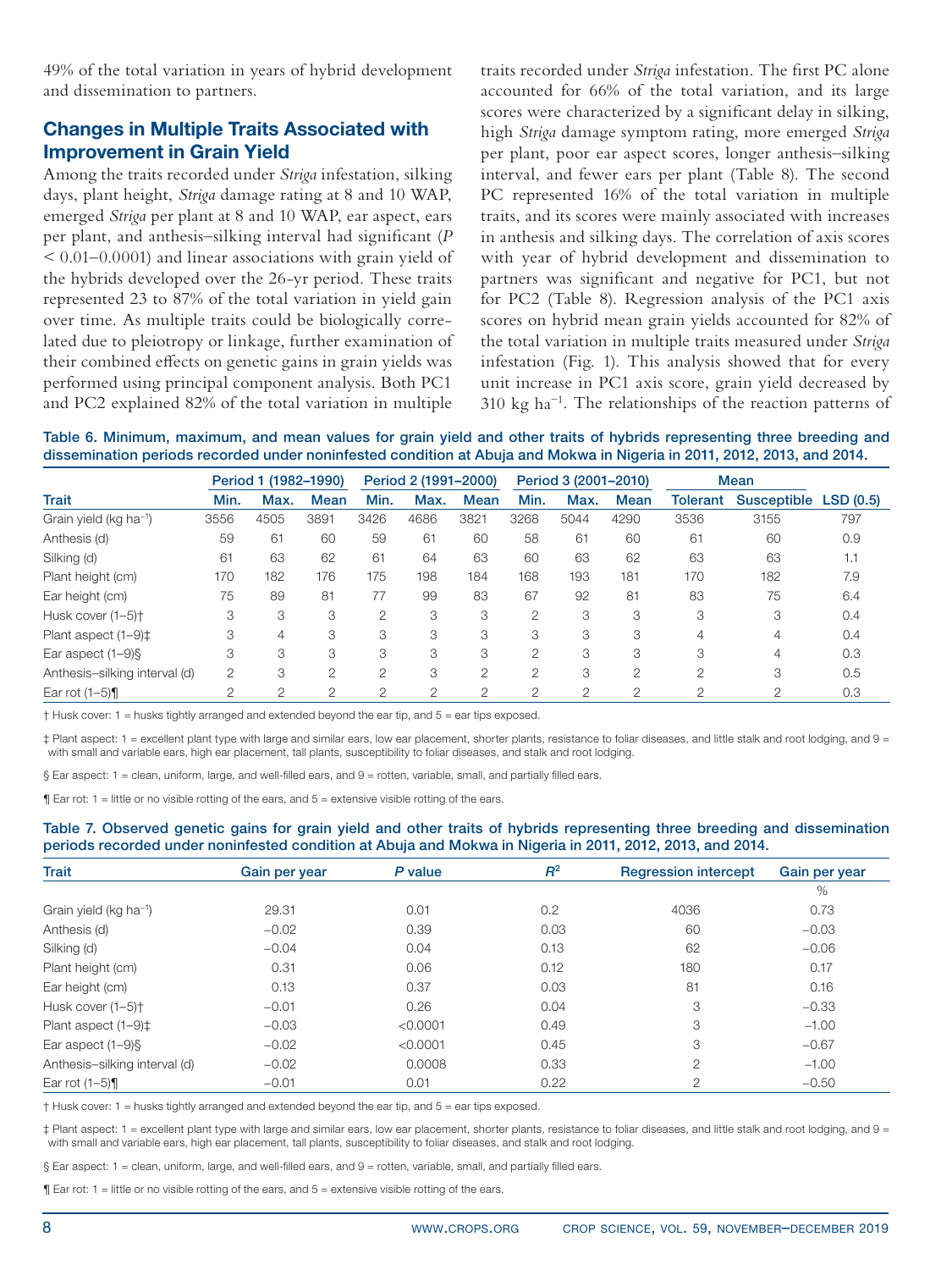Table 8. Correlations of the first two principal component axis (PC1 and PC2) scores with mean traits of hybrids recorded under *Striga* infestation and noninfested conditions at Abuja and Mokwa in Nigeria in 2011, 2012, 2013, and 2014.

|                                |                                            | <b>Infested</b>                            |                               |                                            | <b>Noninfested</b>                         |
|--------------------------------|--------------------------------------------|--------------------------------------------|-------------------------------|--------------------------------------------|--------------------------------------------|
| Trait                          | <b>Correlation with</b><br>PC <sub>1</sub> | <b>Correlation with</b><br>PC <sub>2</sub> | <b>Trait</b>                  | <b>Correlation with</b><br>PC <sub>1</sub> | <b>Correlation with</b><br>PC <sub>2</sub> |
| Anthesis (d)                   | $0.64***$                                  | $0.69***$                                  | Anthesis (d)                  | $0.42*$                                    | $0.86***$                                  |
| Silking (d)                    | 0.33                                       | $0.90***$                                  | Silking (d)                   | 0.28                                       | $0.88***$                                  |
| Plant height (cm)              | $-0.63***$                                 | 0.45                                       | Plant height (cm)             | $-0.47**$                                  | $0.45**$                                   |
| Striga damage rating at 8 WAP+ | $0.92***$                                  | $-0.09$                                    | Ear height (cm)               | $-0.54**$                                  | 0.31                                       |
| Striga damage rating at 10 WAP | $0.95***$                                  | $-0.15$                                    | Husk cover (1-5)              | $0.55***$                                  | $-0.49**$                                  |
| Emerged Striga count at 8 WAP  | $0.93***$                                  | 0.01                                       | Plant aspect (1-9)            | $0.89***$                                  | $\Omega$                                   |
| Emerged Striga count at 10 WAP | $0.90***$                                  | 0.03                                       | Ear aspect (1-9)              | $0.95***$                                  | $-0.02$                                    |
| Ear aspect (1-9)               | $0.95***$                                  | $-0.08$                                    | Anthesis-silking interval (d) | $0.62***$                                  | $0.54***$                                  |
| Ears per plant (no.)           | $-0.88***$                                 | 0.16                                       | Ear rot $(1-5)$               | $0.80***$                                  | $-0.34$                                    |
| Anthesis-silking interval (d)  | $0.80***$                                  | $-0.06$                                    | Variance                      | 0.42                                       | 0.27                                       |
| Variance                       | 0.66                                       | 0.16                                       | Correlation with year         | $-0.67***$                                 | $-0.13$                                    |
| Correlation with year          | $-0.89***$                                 | 0.13                                       |                               |                                            |                                            |

\*, \*\*, \*\*\*, \*\*\*\* Significant at the 0.05, 0.01, 0.001, and 0.0001 probability levels, respectively.

† WAP, weeks after planting.

the hybrids under *Striga* infestation with multiple traits were further examined using a scatterplot of the PC1 and PC2 axis scores along with RI values presented in Fig. 2. The hybrids in Period 2 and Period 3 combined high RI with low or negative PC1 axis scores, and they were clearly separated from those in Period 1 and the tolerant and susceptible benchmark hybrids.

Regression analyses did not find a significant relationship of grain yield recorded under noninfested conditions with anthesis days, silking days, anthesis– silking interval, or plant height. However, ear height, plant aspect, ear aspect, and ear rot scores were found to be associated with grain yield, accounting for 15 to

59% of the total yield gain under noninfested conditions. Principal component analysis showed that PC1 and PC2 together accounted for 74% of the total variation in multiple traits of hybrids measured under noninfested conditions (Table 8). The PC1 axis scores were described by a significant delay in silking, reductions in plant and ear heights, poor husk cover, undesirable plant and ear aspects, more susceptibility to ear rot, and longer anthesis–silking interval. The PC2 axis scores were significantly associated with increases in anthesis and silking days, as well as longer anthesis–silking interval, but with better husk cover. Again, year of hybrid development and dissemination to partners was significantly



Fig. 1. Scatterplot of hybrid mean grain yields and the first principal component (PC1) axis scores of other traits recorded under artificial *Striga* infestation for 4 yr.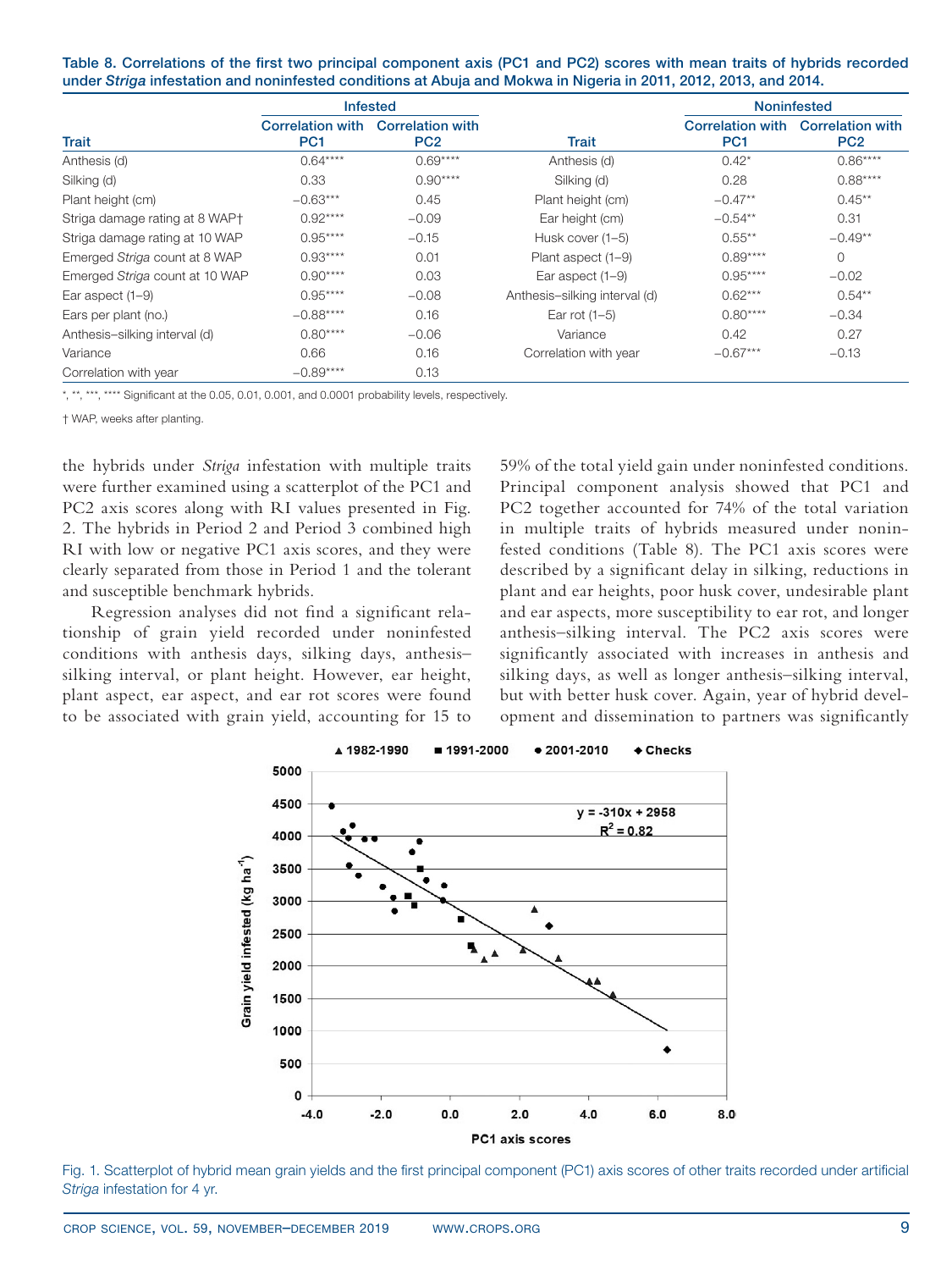

Fig. 2. Scatterplot of resistance indices of hybrids and their corresponding principal component (PC1 and PC2) axis scores computed from multiple traits recorded under artificial *Striga* infestation +TL refers to the tolerant benchmark hybrid, whereas +SC refers to the susceptible benchmark hybrid.

and negatively correlated with PC1 axis scores, but not with PC2 axis scores. The regression of PC1 axis scores on hybrid mean grain yields accounted for 50% of the total variation in multiple traits measured under noninfested conditions (Fig. 3). This analysis found a 192-kg ha<sup>-1</sup> decrease in grain yield for every unit increase in PC1 axis score. A scatterplot of PC1 and PC2 axes scores along with RI values (Fig. 4) showed a clear separation of most of the hybrids in Period 2 and Period 3 from those in Period 1 and the tolerant and susceptible benchmark hybrids, indicating that high RI was associated with desirable combination of multiple traits even under noninfested conditions.

Correlation analyses were computed to examine the relationship of hybrid performance under *Striga* infested and noninfested conditions. Grain yield under *Striga* infestation was significantly and positively correlated with grain yield  $(r = 0.70, P \le 0.0001)$  and negatively correlated with PC1 axis scores (*r* = −0.86, *P* < 0.0001) under noninfested conditions. Also, grain yield under noninfested conditions was significantly correlated with PC1 axis scores (*r* = −0.47, *P* < 0.0064) under *Striga* infestation. The correlation of PC1 and PC2 axes scores under *Striga* infestation with the corresponding PC1 ( $r = 0.81$ ) and PC2 ( $r = 0.84$ ) axes scores under noninfested conditions were significant ( $P < 0.0001$ ). The RI was significantly ( $P < 0.0001$ ) correlated only with PC1 axis scores under both infested (*r* =  $-0.91$ ) and noninfested ( $r = -0.68$ ) conditions.

# **DISCUSSION**

Hybrids developed for polygenic resistance to *S. hermonthica* and disseminated to partners for a 26-yr period were evaluated in a trial under both *Striga*-infested and noninfested conditions. The highest yield loss was recorded in the susceptible benchmark hybrid, indicating the presence of high level of parasite infection during evaluations of this trial. The significant environmental effects and environment  $\times$  period and environment  $\times$  hybrids (period) interactions observed for most traits recorded under *Striga* infestation in this study could arise from a combination of factors experienced during evaluations of the hybrids (King and Zummo, 1977; Kim, 1996). As the trial was planted in different fields every year at each location with different soil characteristics, pH, and nutrient levels, their effects on inducing maize hybrids to release varying amounts of strigolactone may result in irregular germination of *Striga* seeds and their attachment to host roots (Jamil et al., 2012). Seasonal differences in temperature, humidity, the amount and distribution of rainfall, and the length of the growing period could also elicit varying levels of *Striga* infection in the present study (Kim, 1996; Menkir et al., 2012). It is thus reasonable to postulate that the interactions among these factors modulated varying levels of aggressiveness of *S. hermonthica* eliciting the differential performance of the breeding periods and hybrids. Nonetheless, the relatively high repeatability values of all measured traits under both *Striga*-infested and noninfested conditions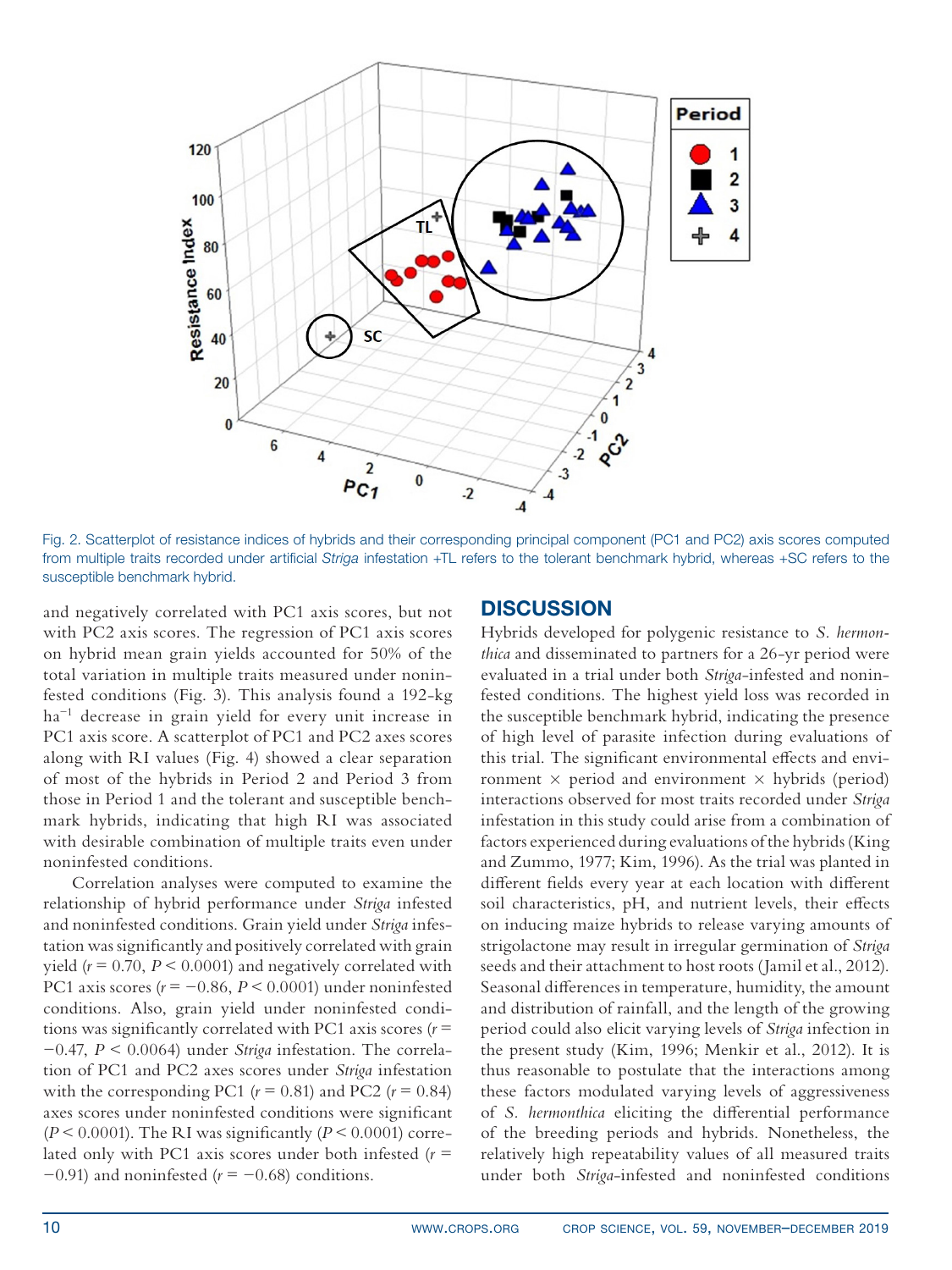

Fig. 3. Scatterplot of hybrid mean grain yields and the first principal component (PC1) axis scores of other traits recorded under noninfested conditions for 4 yr.



Fig. 4. Scatterplot of resistance indices of hybrids and their corresponding principal component (PC1 and PC2) axis scores computed from multiple traits recorded under noninfested conditions. +TL refers to the tolerant benchmark hybrid, whereas +SC refers to the susceptible benchmark hybrid.

indicated that trait variations were largely determined by the genetic backgrounds of the hybrids rather than by environmental effects (Falconer and Mackay, 1996). Additionally, these hybrids had consistent ranking for grain yield, *Striga* damage symptoms, and parasite emergence across environments that were in line with the findings

in other studies (Kling et al., 2000; Gethi and Smith, 2004; Menkir et al., 2007). These results underscore the importance of using a stringent field screening technique that leads to a more intense exposure of parental lines to parasite populations with varying levels of aggressiveness to develop hybrids with stable performance and to attain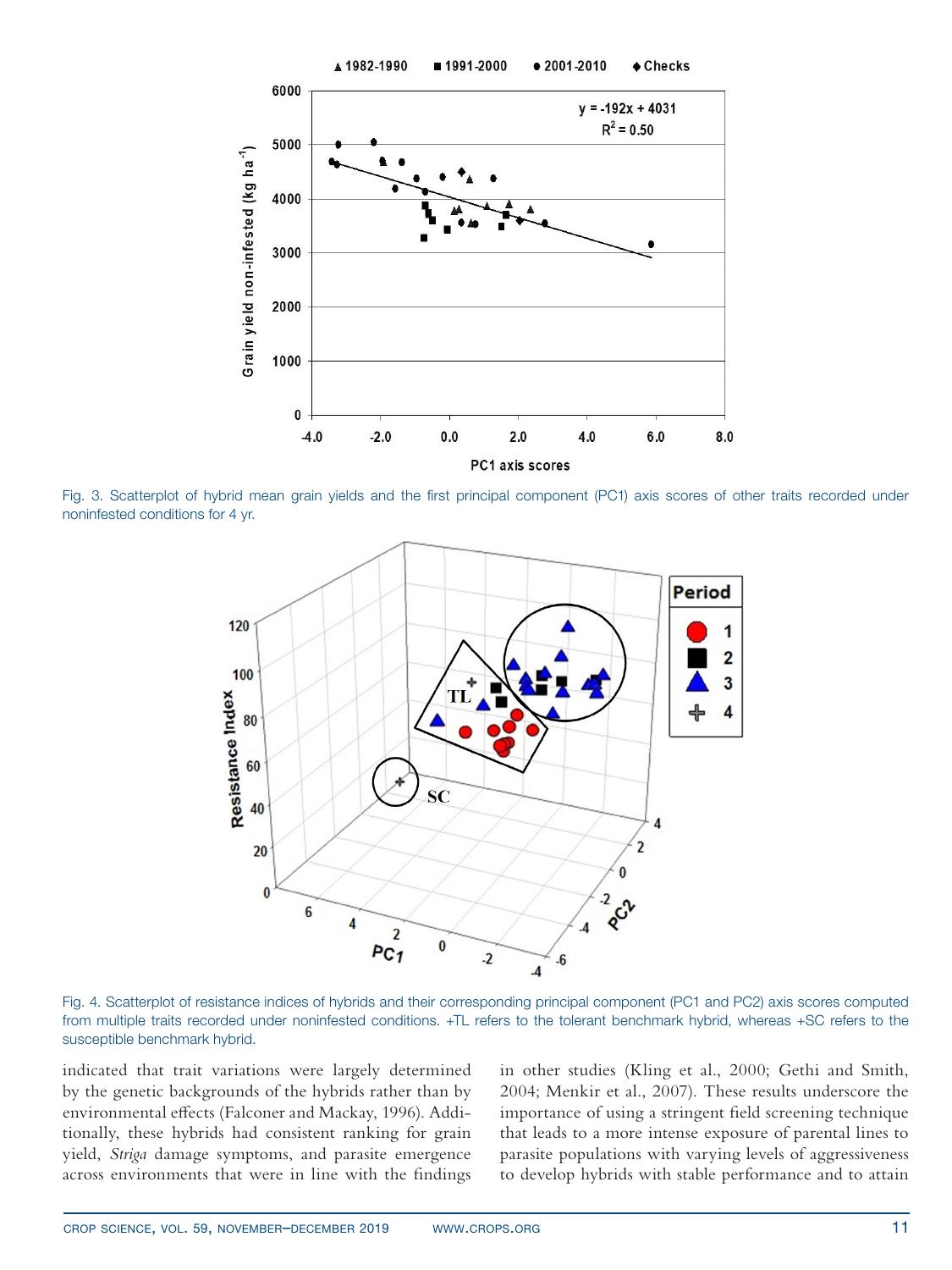further genetic gains under different parasite pressure, which are commonly encountered in farmers' fields.

The observed average yield gain of 3.2% yr<sup>-1</sup> under *Striga* infestation in our study was greater than the gains reported for 50 early- and 56 extra-early-maturing openpollinated maize varieties (Badu-Apraku et al., 2013, 2016). This yield gain was accompanied by marked decrease in both parasite damage and emergence, leading to more dry matter accumulation in the resistant hybrids through a minimal rate of nutrient transfer from the host to the parasite and maintenance of higher rates of photosynthesis and metabolism under parasite pressure (Gurney et al., 1995; Olivier, 1996; Gurney et al., 2002). In a study on rice (*Oryza sativa* L.), Cissoko et al. (2011) found negative correlation between aboveground biomass of the cultivars and the amount of parasite biomass measured on their roots, highlighting the potential that exists to further reduce parasite damage and emergence for attaining much greater productivity gains in maize hybrids targeted to areas infested with *S. hermonthica*. Our results also show that the linear increase in grain yield over time under *Striga* infestation was achieved without compromising the yield potential and other agronomic traits of hybrids under noninfested conditions.

Among the multiple traits recorded under infestation, *Striga* damage rating and the number of emerged *Striga* per plant were the most strongly related to the yield gain in hybrids, consistent with the results documented in other studies (Menkir and Kling, 2007; Badu-Apraku et al., 2008, 2013, 2016; Kountche et al., 2013). The scatterplot of PC1 and PC2 axis scores, along with RI values, provided clearly separated hybrid groups representing two breeding episodes of improvements in different defense mechanisms against the parasite. The first episode involved tolerant maize hybrids developed in Period 1 that were superior to the susceptible benchmark hybrid in yield potential while showing significantly fewer *Striga* damage symptoms and supporting as many parasites as the susceptible hybrid. These results highlight the success of the pioneering breeding work of Kim (1991, 1996) who extensively used host plant damage symptom rating as a major trait for developing maize genotypes tolerant to *S. hermonthica*.

The second breeding episode occurred when breeders at IITA placed more emphasis on selection for less emerged parasitic plants coupled with further reduction in *Striga*-induced damage symptoms and increased grain yield under infestation (Kling et al., 2000; Menkir et al., 2007). This change in emphasis led to yield increases of 195 to 527% in hybrids developed in Period 2 and Period 3 over the susceptible benchmark hybrid while at the same time showing drastic reductions in parasite damage and emergence, resulting from the use of appropriate weights assigned to the three major *Striga* resistance-related traits in a selection index during evaluation of lines at each

inbreeding stage under artificial field infestation. As the ultimate number of emerged *Striga* plants is an indicator of attempts made by the parasite to overcome a sequence of defense reactions used by the maize crop, screening maize germplasm for fewer emerged parasites may serve as a selection agent shaping changes in underground defense mechanisms operating during parasite germination, attachment, and growth (Gurney et al., 2006; Amusan et al., 2008; Scholes and Press, 2008; Cissoko et al., 2011; Jamil et al., 2011; Rodenburg et al., 2015; Samejima et al., 2016, Rodenburg et al., 2017). Combining multiple resistance mechanisms that reduce parasite emergence is particularly important to increase further productivity gains for the farmers and reduce reproduction of parasite seed that attack other crops planted in the same field in subsequent growing seasons.

Even though different sets of traits defined the performance of hybrids under *Striga*-infested and noninfested conditions, the results of correlation analyses found that the highest yielding hybrids had desirable combinations of traits, whereas the lowest yielding hybrids had undesirable combinations of traits, irrespective of whether they were infected with the parasite or not. These results coupled with the observed strong and positive correlation of grain yields of the hybrids recorded under *Striga*-infested and noninfested conditions implied that the advances made in breeding hybrids for resistance to *S. hermonthica* was achieved without undesirable changes in hybrid performance in the absence of the parasite.

In conclusion, the results of the present study showed that the hybrids developed in three breeding periods and disseminated to partners had linear reductions in parasite damage and emergence and increases in productivity. Although none of the maize hybrids exhibited immunity to the parasite in the present study, several hybrids had marked reductions in parasite emergence and damage symptoms and produced higher grain yields under *Striga* infestation. These results clearly showed that selection for multiple traits using a stringent field infestation method coupled with appropriate weights assigned to traits in the selection index were effective in identifying maize inbred lines and hybrids with higher levels of field resistance to *S. hermonthica* without compromising the yield potential and other traits under noninfested conditions. The findings of our study provide evidence for further improvement in polygenic resistance to *S. hermonthica* to reduce yield loss to insignificant levels. As indicated by Wilkins (1975), the level of resistance conferred by polygenes can be very high in some instances and may not be distinguishable from major gene resistance. Given that maize genotypes rely on multiple defense mechanisms, each providing reductions in severity of parasite infection and damage, understanding the underlying mechanisms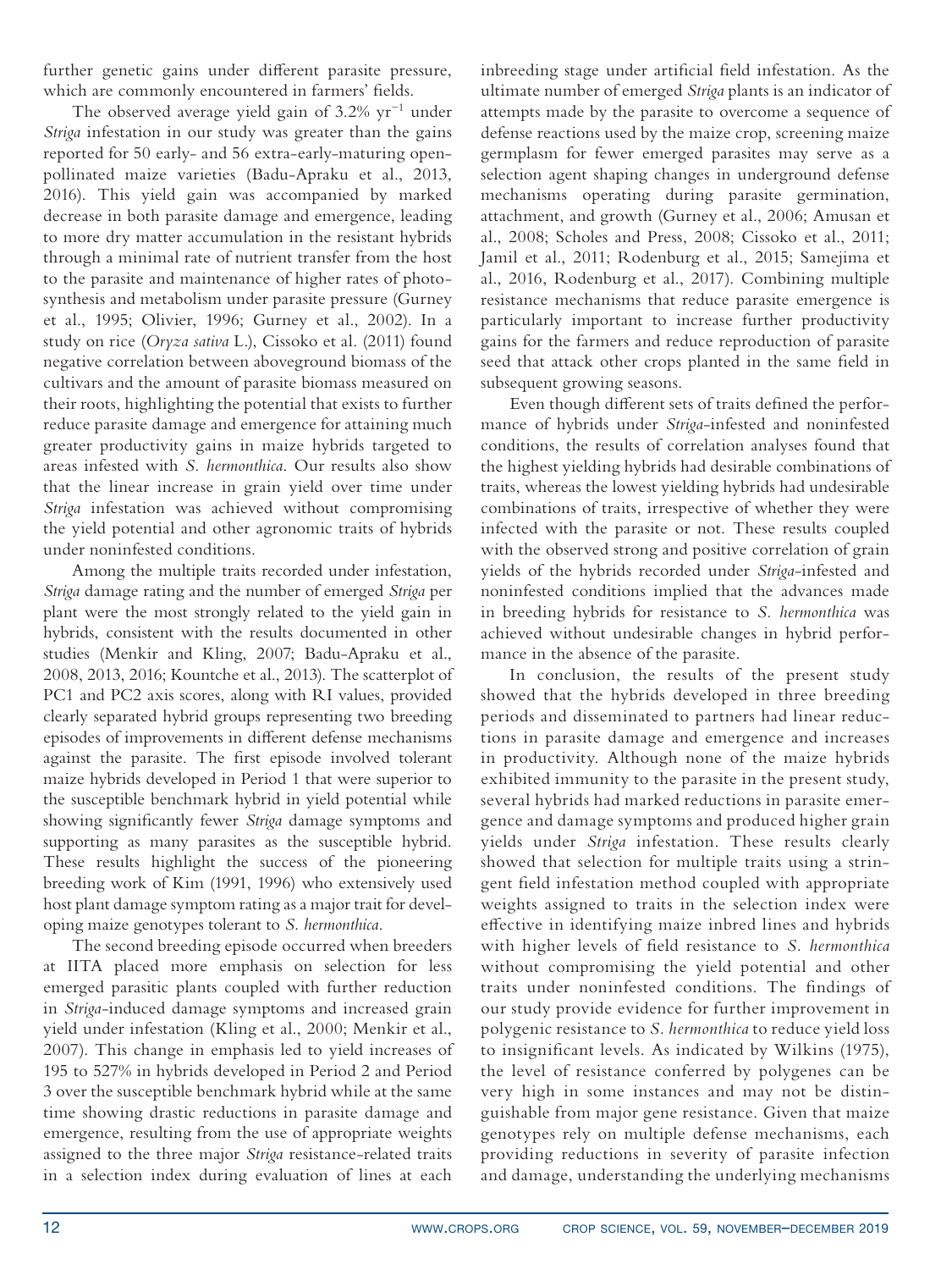conditioning field resistance of parental lines of the hybrids evaluated in the present study and their molecular basis constitutes important research that can lead to stacking of diverse defensive mechanisms to develop more productive maize hybrids with consistently high levels of field resistance to the different ecotypes of *S. hermonthica* and meet the needs of farmers.

### Supplemental Material

Supplemental materials for this article include two tables (Supplemental Tables S1 and S2) mentioned in the results section. Supplemental Tables S1 and S2 provide information on mean grain yields and other traits of hybrids recorded under artificial *Striga* infestation and noninfested conditions at two locations for 4 yr, respectively.

#### Conflict of Interest

The authors declare that there is no conflict of interest.

#### Author Contributions

The first author, A. Menkir, designed the crosses and the experiment and wrote the manuscript. S. Meseka assisted in conducting the experiment and recording the data at the two locations. Both authors read and approved the manuscript.

#### Acknowledgments

This research was conducted at the International Institute of Tropical Agriculture and financed by the Drought Tolerant Maize for Africa Project. The authors express their appreciation to all staff members involved in carrying out field experiments. The Bill and Melinda Gates Foundation may pay for publishing this manuscript and needs acceptance letter to apply for payment.

#### **References**

- Amusan, I.O., P.J. Rich, A. Menkir, T. Housley, and G. Ejeta. 2008. Resistance to *Striga hermonthica* in a maize inbred line derived from *Zea diploperennis*. New Phytol. 178:157–166. [doi:10.1111/j.1469-8137.2007.02355.x](https://doi.org/10.1111/j.1469-8137.2007.02355.x)
- Badu-Apraku, B., M.A.B. Fakorede, and A.F. Lum. 2008. S1 family selection in early maturing maize population in *Striga*-infested and *Striga*-free environments. Crop Sci. 48:1984–1994. [doi:10.2135/cropsci2007.11.0639](https://doi.org/10.2135/cropsci2007.11.0639)
- Badu-Apraku, B., C.G. Yallou, H. Alidu, A.O. Talabi, I.C. Akaogu, B. Annor, and A. Adoti. 2016. Genetic improvement of extra-early maize cultivars for grain yield and *Striga* resistance during three breeding ears. Crop Sci. 56:2564–2578. [doi:10.2135/cropsci2016.02.0089](https://doi.org/10.2135/cropsci2016.02.0089)
- Badu-Apraku, B., C.G. Yallou, and M. Oyekunle. 2013. Genetic gains from selection for high grain yield and *Striga* resistance in early maturing maize cultivars of three breeding periods under *Striga*-infested and *Striga*-free environments. Field Crops Res. 147:54–67. [doi:10.1016/j.fcr.2013.03.022](https://doi.org/10.1016/j.fcr.2013.03.022)
- Berner, D.K., J.G. Kling, and B.B. Singh. 1995. *Striga* research and control: A perspective from Africa. Plant Dis. 79:652–660. [doi:10.1094/PD-79-0652](https://doi.org/10.1094/PD-79-0652)
- Cissoko, M., A. Boisnard, J. Rodenburg, M.C. Press, and J.D. Scholes. 2011. New Rice for Africa (NERICA) cultivars exhibit different levels of post-attachment resistance against the parasitic weeds *Striga hermonthica* and *Striga asiatica*. New Phytol. 192:952–963. [doi:10.1111/j.1469-8137.2011.03846.x](https://doi.org/10.1111/j.1469-8137.2011.03846.x)
- Duvick, D.N. 2005. Genetic progress in yield of United States maize (*Zea mays* L.). Maydica 50:193–202.
- Ejeta, G. 2007. The *Striga* scourge in Africa: A growing pandemic. In: G. Ejeta and J. Gressel, editors, Integrating new technologies for *Striga* control: Towards ending the witch-hunt. World Sci. Publ. Co., Singapore. p. 3–16.
- Falconer, D.S., and T.F.C. Mackay. 1996. Introduction to quantitative genetics. Longman, London.
- Gethi, J.G., and M.E. Smith. 2004. Genetic responses of single crosses of maize to *Striga hermonthica* (Del.) Benth and *Striga asiatica* (L.) Kuntze. Crop Sci. 44:2068–2077. [doi:10.2135/](https://doi.org/10.2135/cropsci2004.2068) [cropsci2004.2068](https://doi.org/10.2135/cropsci2004.2068)
- Gressel, J., A. Hanafi, G. Head, W. Marasas, A.B. Obilana, J. Ochanda, et al. 2004. Major heretofore intractable biotic constraints to African food security that may be amenable to novel biotechnological solutions. Crop Prot. 23:661–689. [doi:10.1016/j.cropro.2003.11.014](https://doi.org/10.1016/j.cropro.2003.11.014)
- Gurney, A.L., M.C. Press, and J.D. Scholes. 1999. Infection time and density influence the response of sorghum to the parasitic angiosperm *Striga hermonthica*. New Phytol. 143:573–580. [doi:10.1046/j.1469-8137.1999.00467.x](https://doi.org/10.1046/j.1469-8137.1999.00467.x)
- Gurney, A.L., J.K. Ransom, and M.C. Press. 1995. The parasitic angiosperm *Striga hermonthica* can reduce photosynthesis of its sorghum and maize hosts in the filed. J. Exp. Bot. 46:1817– 1823. [doi:10.1093/jxb/46.12.1817](https://doi.org/10.1093/jxb/46.12.1817)
- Gurney, A.L., J. Slate, M.C. Press, and J.D. Scholes. 2006. A novel form of resistance in rice to the angiosperm parasite *Striga hermonthica*. New Phytol. 169:199–208. [doi:10.1111/j.1469-](https://dx.doi.org/10.1111/j.1469-8137.2005.01560.x) [8137.2005.01560.x](https://dx.doi.org/10.1111/j.1469-8137.2005.01560.x)
- Gurney, A.L., A. Taylor, A. Mbwaga, J.D. Scholes, and M.C. Press. 2002. Do maize cultivars demonstrate tolerance to the parasitic weed *Striga asiatica?* Weed Res. 42:299–306. [doi:10.1046/](https://doi.org/10.1046/j.1365-3180.2002.00287.x) [j.1365-3180.2002.00287.x](https://doi.org/10.1046/j.1365-3180.2002.00287.x)
- Haussmann, B.I.G., D.E. Hess, H.G. Welz, and H.H. Geiger. 2000. Improved methodologies for breeding *Striga* resistance sorghums. Field Crops Res. 66:195–211. [doi:10.1016/S0378-](https://doi.org/10.1016/S0378-4290(00)00076-9) [4290\(00\)00076-9](https://doi.org/10.1016/S0378-4290(00)00076-9)
- Hearne, S.J. 2009. Control: The *Striga* conundrum. Pest Manag. Sci. 65:603–614. [doi:10.1002/ps.1735](https://doi.org/10.1002/ps.1735)
- Jamil, M., F.K. Kanampiu, H. Karaya, T. Charnikhova, and H.J. Bouwmeester. 2012. *Striga hermonthica* parasitism in maize in responses to N and P fertilizers. Field Crops Res. 134:1–10. [doi:10.1016/j.fcr.2012.03.015](https://doi.org/10.1016/j.fcr.2012.03.015)
- Jamil, M., J. Rodenburg, T. Charnikhova, and H.J. Bouwmeester. 2011. Pre-attachment *Striga hermonthica* resistance of New Rice for Africa (NERICA) cultivars based on low strigolactone production. New Phytol. 192:964–975. [doi:10.1111/](https://doi.org/10.1111/j.1469-8137.2011.03850.x) [j.1469-8137.2011.03850.x](https://doi.org/10.1111/j.1469-8137.2011.03850.x)
- Johnson, A.W. 1975. Resistance of sweetcorn maize cultivars to plant-parasitic nematodes. Plant Dis. Rep. 59:373–376.
- Kim, S.K. 1991. Breeding maize for Striga tolerance and the development of a field infestation technique. In: S.K. Kim, editor, Combating *Striga* in Africa. IITA, Ibadan, Nigeria. p. 96–108.
- Kim, S.K. 1994. Genetics of maize tolerance of *Striga hermonthica*. Crop Sci. 34:900–907. [doi:10.2135/cropsci1994.0011183X00](https://doi.org/10.2135/cropsci1994.0011183X003400040012x) [3400040012x](https://doi.org/10.2135/cropsci1994.0011183X003400040012x)